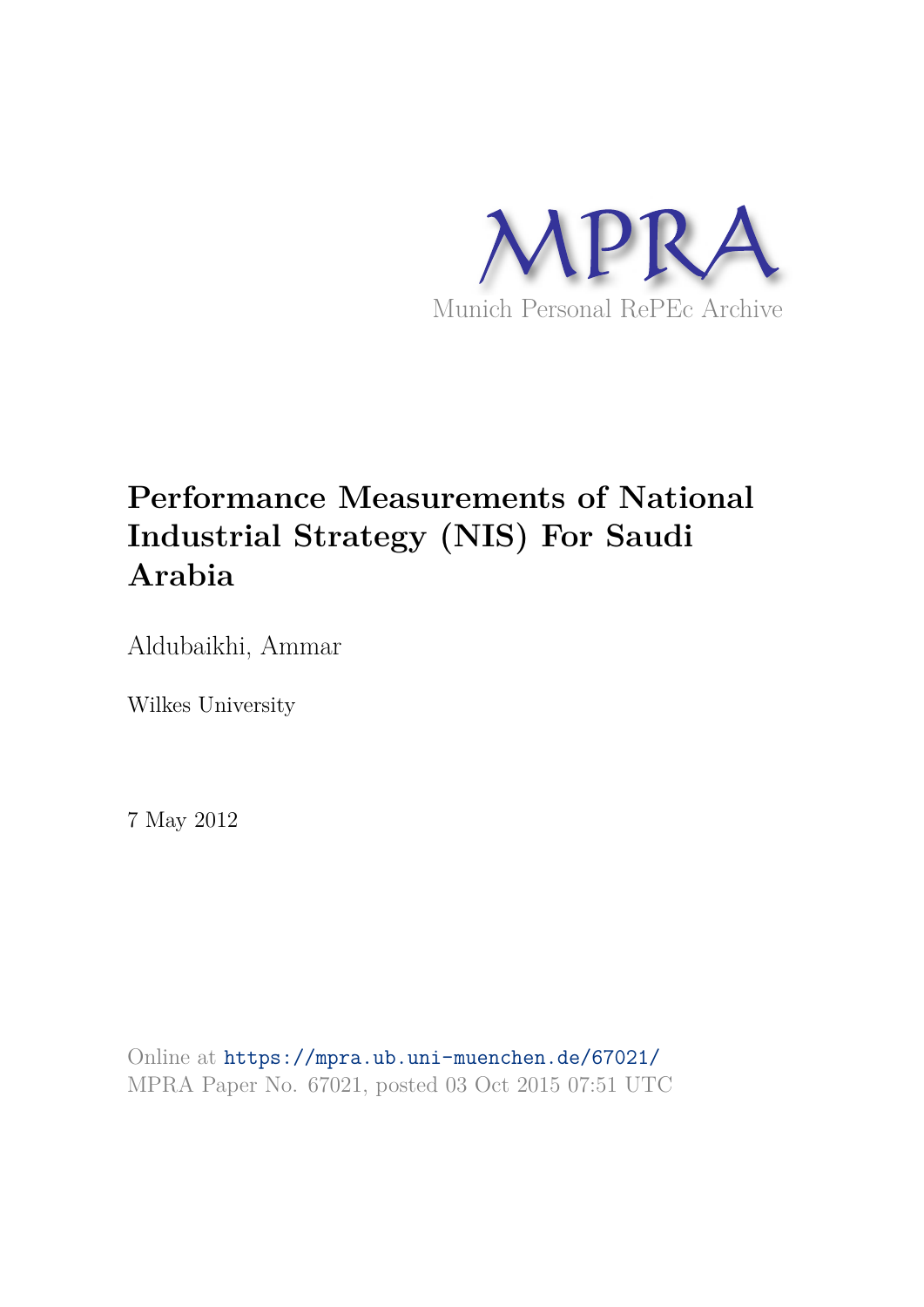# **Performance Measurements of National Industrial Strategy (NIS) For Saudi Arabia**

# Ammar Aldubaikhi

Doctorate Researcher in Industrial Engineering Lamar University Ammar.aldubaikhi@hotmail.com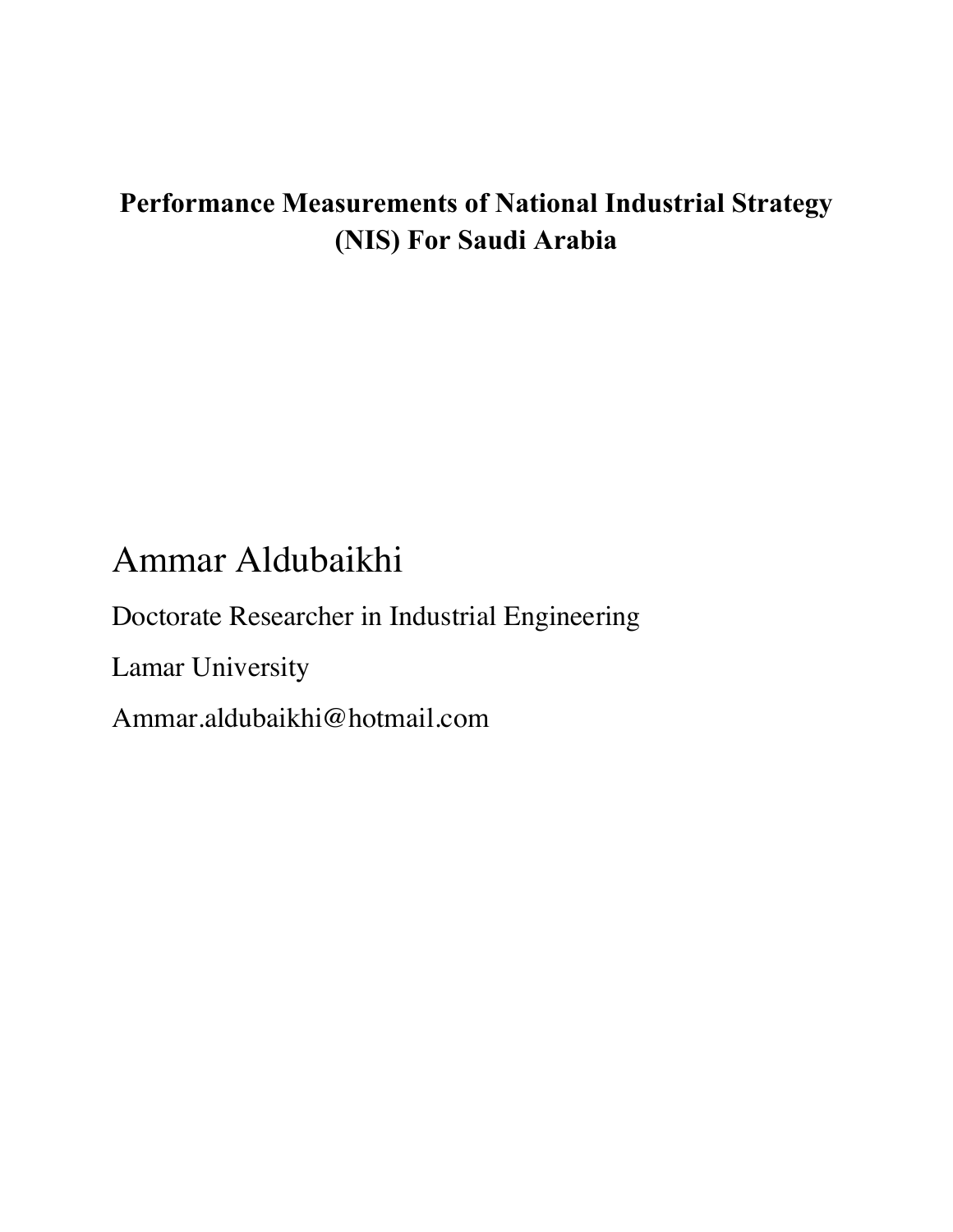#### **Abstract**

This paper suggests ways to measure the performance of NIS implementation in order to reach its goals by the end of 2020 by selecting a specific industry as an example. This paper seeks to study NIS goals which are supposed to meet by implement the eight axes of the strategy. In this paper, I will discuss the current situation of the Saudi Arabia's Industry and determined the strength and weakness of it.

#### **Statement of the Problem**

The implementation of the eight elements of NIS is one of the biggest challenges will face Saudi Arabian's industry in future. This paper will try to set a performance measurement for NIS axes in order to monitor the progress of NIS implementation by using some of Engineering Management tools.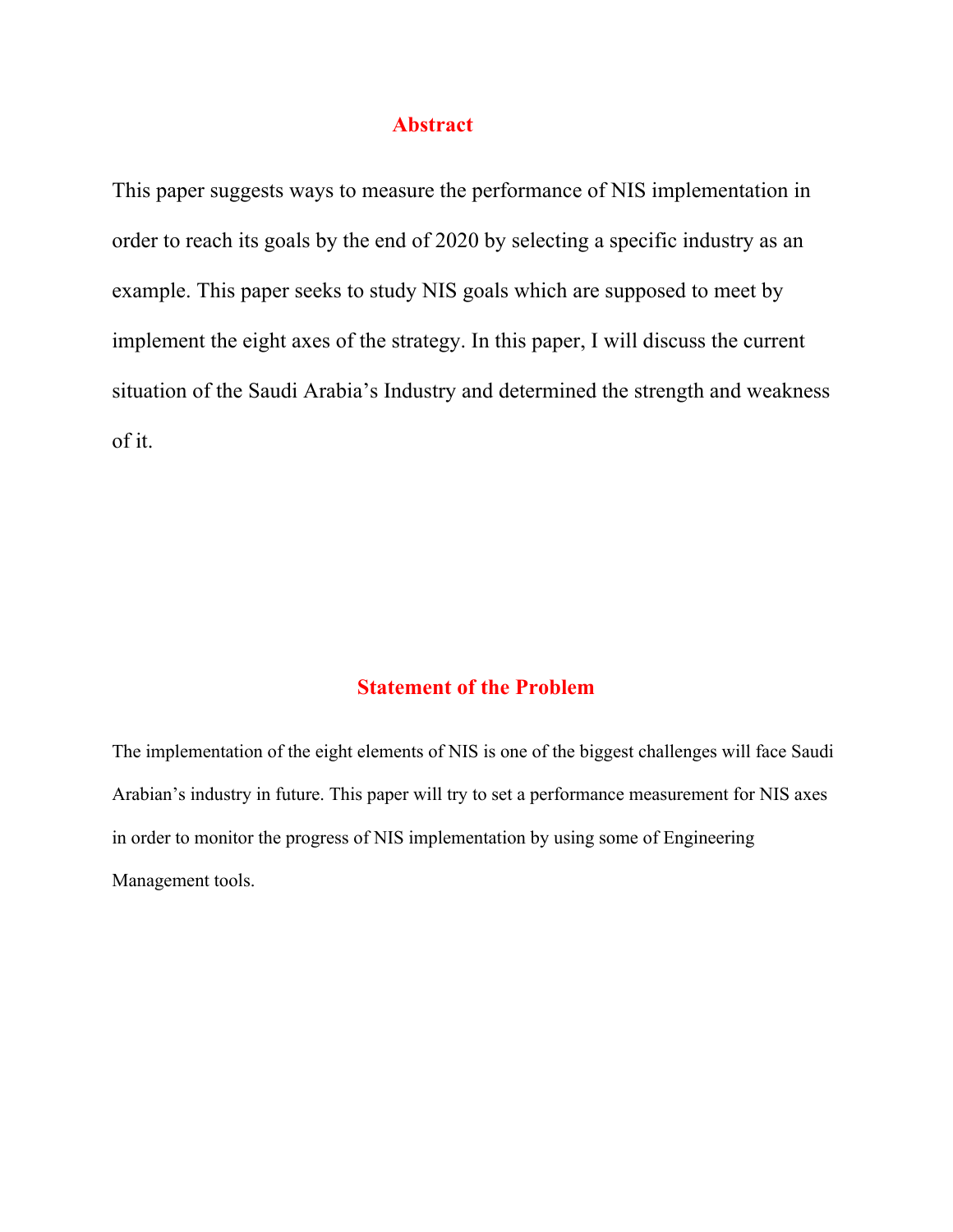### **1. Background about Saudi Arabia**



Figure 1

#### **1.1. Overview**

Saudi Arabia is the birthplace of Islam and home to Islam's two holiest shrines in Mecca and Medina. The modern Saudi state was founded in 1932 by ABD AL-AZIZ bin Abd al-Rahman AL SAUD after a 30-year campaign to unify most of the Arabian Peninsula. A male descendent of Ibn Saud, his son ABDALLAH bin Abd al-Aziz, rules the country today as required by the country's 1992 Basic Law. Saudi Arabia was the world's largest producer and exporter of total petroleum liquids in 2010, and the world's second largest crude oil producer behind Russia. Saudi Arabia's economy remains heavily dependent on crude oil. Oil export revenues have accounted for 80-90 percent of total Saudi revenues and above 40 percent of the country's gross domestic product (GDP) (The World Fact Book, 2012)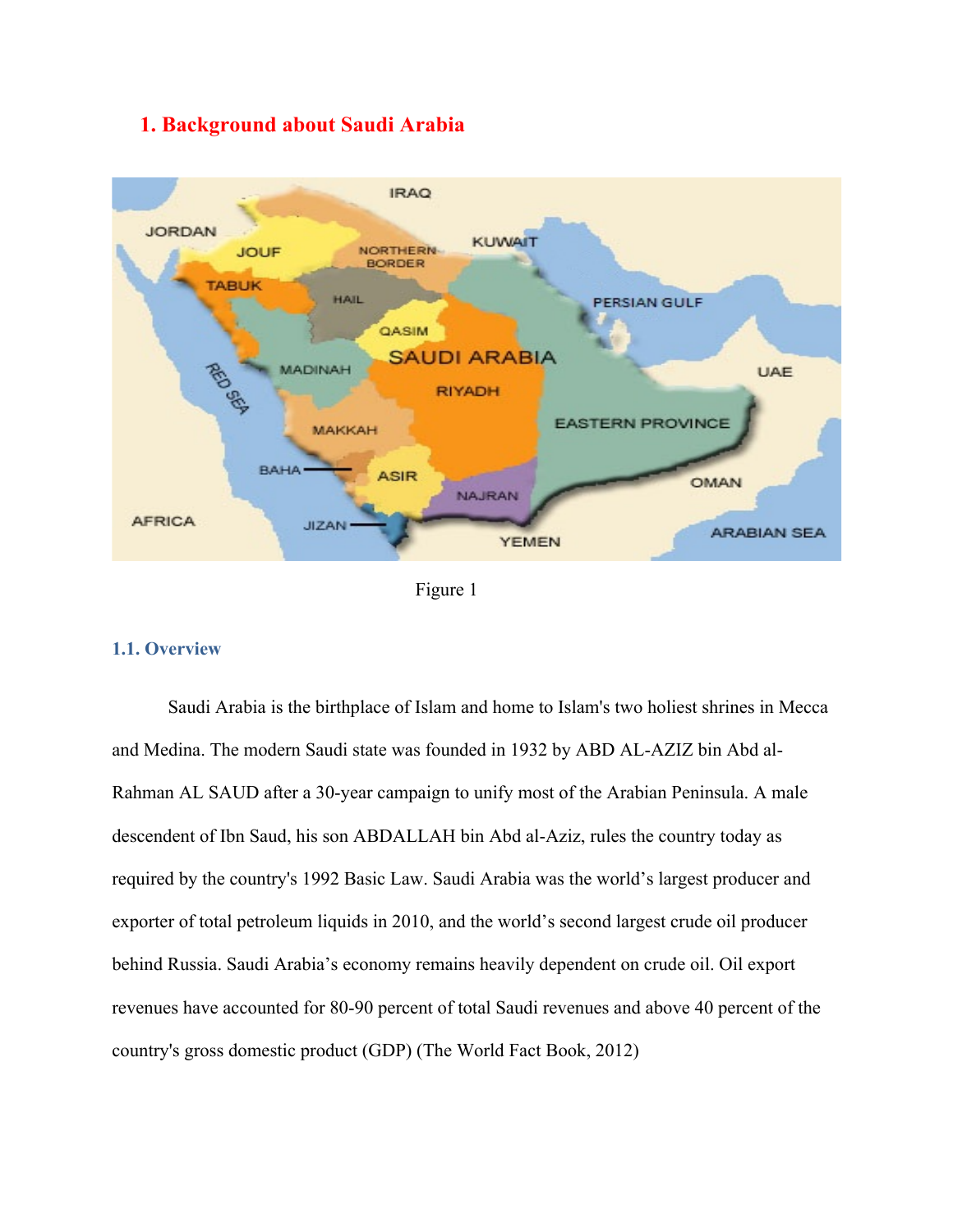#### **1.2. Geography and the Climate**

The Kingdom's is about 2.15 million square kilometers, with a population of about 24 million according to the 2007 statistics; 17.5 million of the population is Saudis which forms 73% of the population.

According to its location, the Kingdom occupies a distinguished geographical status being located in the center of the three continents of Asia, Africa and Europe, which awarded it the high commercial importance as it represents the meeting point of the three continents, not to mention the religious importance to Muslims around the world, since The Kingdom was honored by Allah to have Mecca where the Holy Mosque and the Qiblah for all Muslims are, and Al-Medina where the Holy Mosque of the Prophet (peace be upon him) and his tomb are located, which are two unique religious and geographical landmarks gathered only on the land of the Kingdom of Saudi Arabia .

The Kingdom has a great diversity in the nature of the it's terrain due to its land spillover, where Tihama plain extends about 1100 km on coastal length, and to the east of it; there is the high-rise mountains of Sarawat with an altitude of about 1000 meters. To the east of it, Najd plateau and its hills are located; and they're bounded with the Dahna' dunes and Alsaman Desert from the east.

The south area of the Kingdom is punctuated by the valley of Al-Dawaser that aligns the Empty Quarter desert.

From the north; the plains of Najd extends to the region of Hail until they reach the Nofoud Great Desert and join it, then join the borders of Iraq and Jordan. There are also some mountains such as the Mountains of Tuwaiq, Al-A'ared, Aja, and Salma.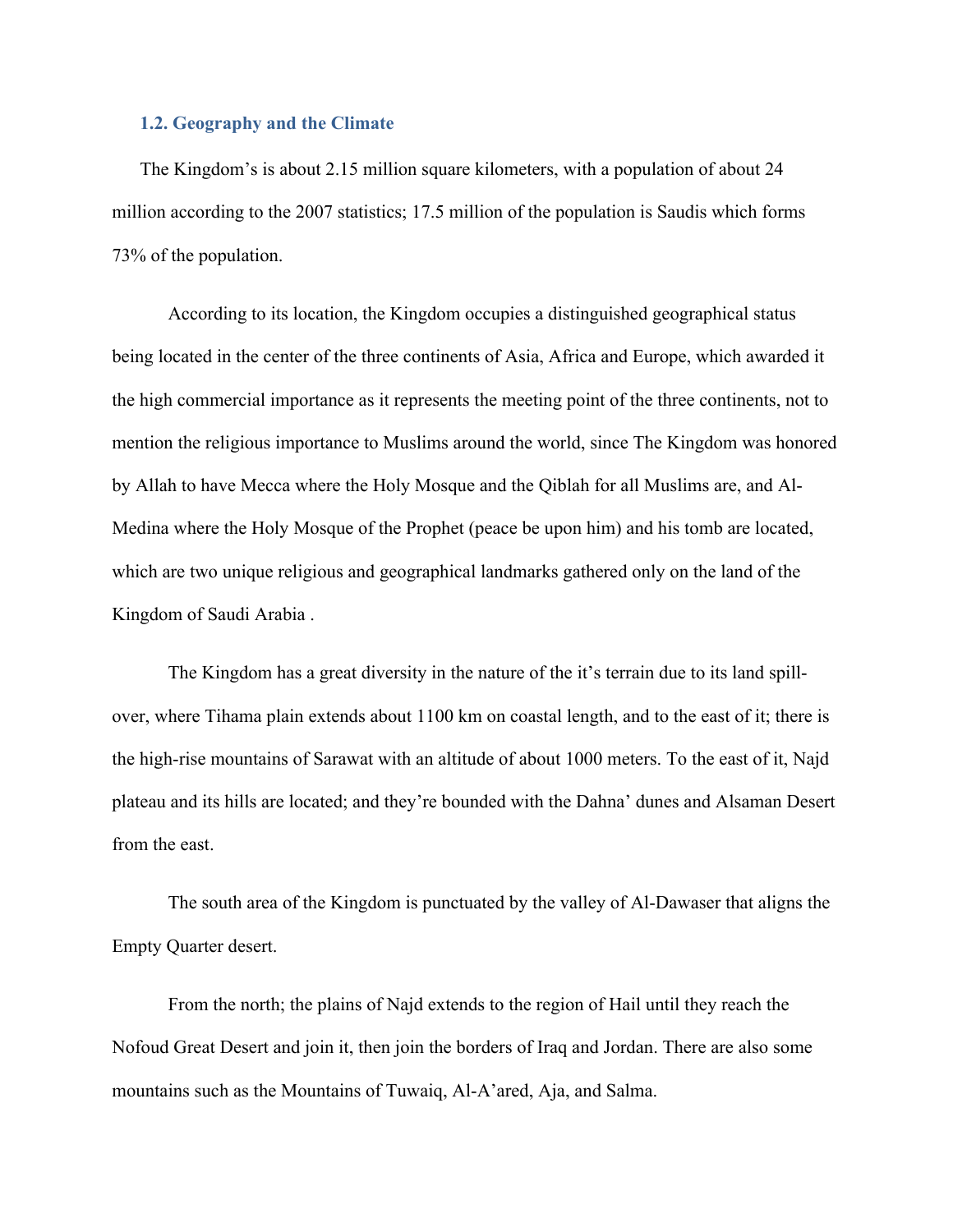As for the Empty Quarter desert, it forms the southern east part of the kingdom, and it's a large area of desert with an estimated area of 640 thousand square kilometers of sand dunes and marshes, while the eastern coastal plain extends to about 610 km and is composed of salty marshes and sand areas (MCI, 2012).

#### **1.3. People**

 The estimate population in July 2011 is 26.1 million (20.5 million Saudis, 5.6 million foreign nationals).The annual population growth rate 2011 is 1.536%. The ethnic groups divided as follow: Arab (90% of native pop.), Afro-Asian (10% of native pop.).100% of people believe in Islam. The official language is Arabic. The statistic of education shows that the percent of literacy is total 78.8% (male 84.7%, female 70.8%). Work force is closed to 7.3 million, about 80% foreign workers (Wikipedia, 2012).

#### **1.4. Government**

The governance regulation in the Kingdom of Saudi Arabia is monarchical, and it is limited to the sons of the Founder King Abdul-Aziz bin Abdurrahman bin Faisal Al Saud. The King is the one who selects the Crown Prince, and he is the one to relieve him with a Royal Order.

The Crown Prince is devoted only to the duties of the mandate of the Covenant and any other duties assigned to him by His Majesty the King, and he – the Crown Prince - shall assume the powers of the King upon his death until the pledge of allegiance is given.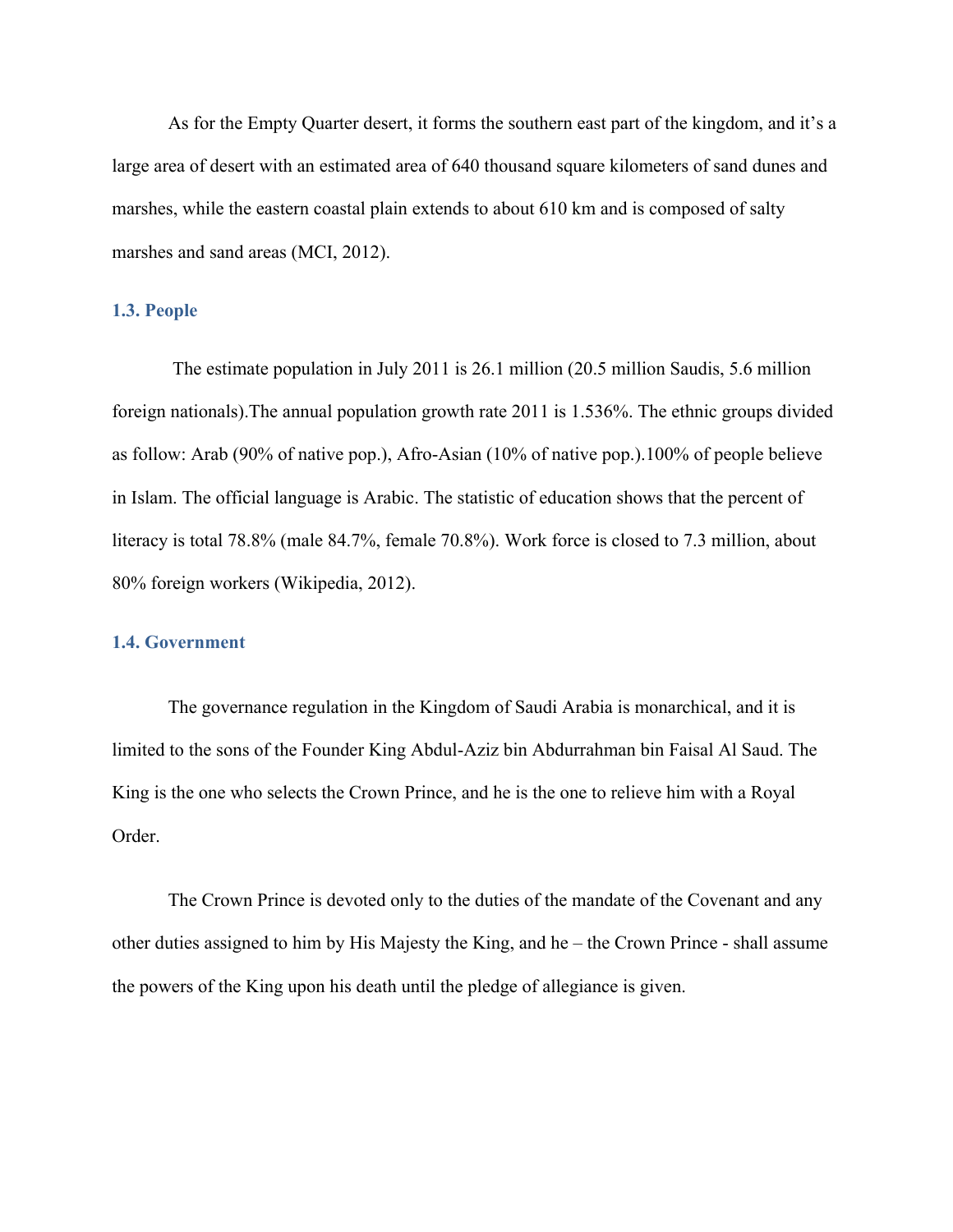#### **1.5. The Flag**

The Flag of the Kingdom of Saudi Arabia is Green, and in the center of it there is the expression "There is no god but God and Muhammad is the Messenger of God" with an unsheathed sword under it. It is the only flag in the world that is not hung at half-mast for containing the Shahaadatayn (MCI, 2012).

#### **1.6. Economy**

Saudi Arabia's economy is petroleum-based; roughly 75% of budget revenues and 90% of export earnings come from the oil industry. The oil industry comprises about 45% of Saudi Arabia's gross domestic product (GDP), compared with 40% from the private sector. Saudi Arabia officially has about 260 billion barrels of oil reserves, comprising about one-fifth of the world's proven total petroleum reserves

In the 1990s, Saudi Arabia experienced a significant contraction of oil revenues combined with a high rate of population growth. Per capita income fell from a high of \$11,700 at the height of the oil boom in 1981 to \$6,300 in 1998. Oil price increases of 2008–2009 have triggered a second oil boom, pushing Saudi Arabia's budget surplus to \$28 billion (110SR billion) in 2005.

Saudi Arabia is one of only a few fast-growing countries in the world with a relatively high per capita income of \$24,200 (2010). Saudi Arabia will be launching six "economic cities", for example King Abdullah Economic City, which are planned to be completed by 2020. These six new industrialized cities are intended to diversify the economy of Saudi Arabia, and are expected to increase the per capita income. The King of Saudi Arabia has announced that the per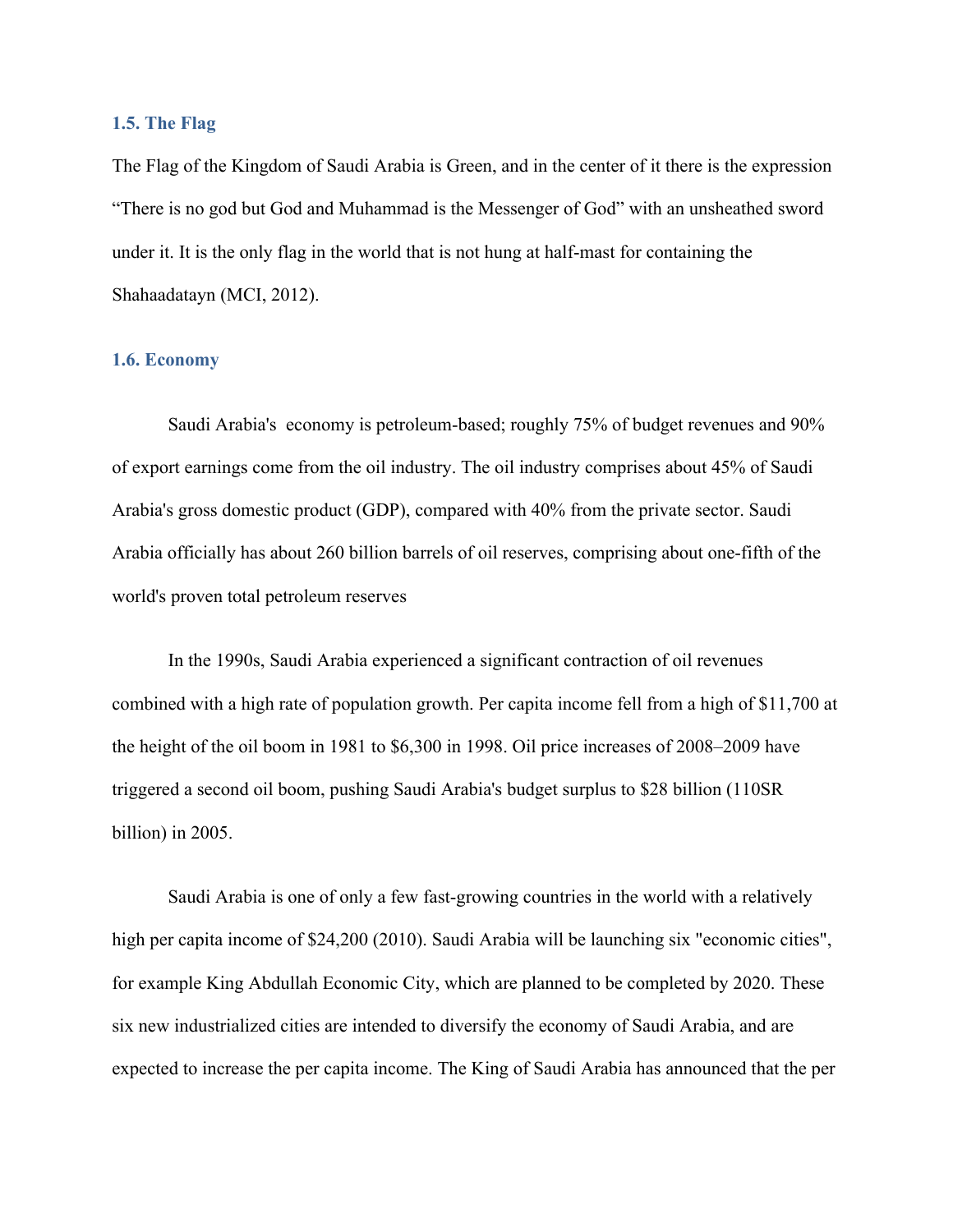capita income is forecast to rise from \$15,000 in 2006 to \$33,500 in 2020. The cities will be spread around Saudi Arabia to promote diversification for each region and their economy, and the cities are projected to contribute \$150 billion to the GDP. However, the urban areas of Riyadh and Jeddah are expected to contribute \$287 billion dollars by the year 2020 (Wikipedia, 2012).

#### **1.7. Education**

Education is free at all levels. The school system is composed of elementary, intermediate, and secondary schools. A large part of the curriculum at all levels is devoted to Islam, and, at the secondary level, students are able to follow either a religious or a technical track. Classes are segregated by gender. Higher education has expanded rapidly, with large numbers of Universities and colleges being founded particularly since 2000. Ministry of higher education include the country's first University, King Saud University founded in 1957, the Islamic University at Medina founded in 1961, and the King Abdulaziz University in Jeddah founded in 1967.

The study of Islam dominates the Saudi educational system. In particular, the memorization by rote of large parts of the Qu'ran, its interpretation and understanding (Tafsir) and the application of Islamic tradition to everyday life is at the core of the curriculum. Religion taught in this manner is also a compulsory subject for all University students (Wikipedia, 2012).

#### **2. Industrial Development in Saudi Arabia**

#### **2.1. Introduction**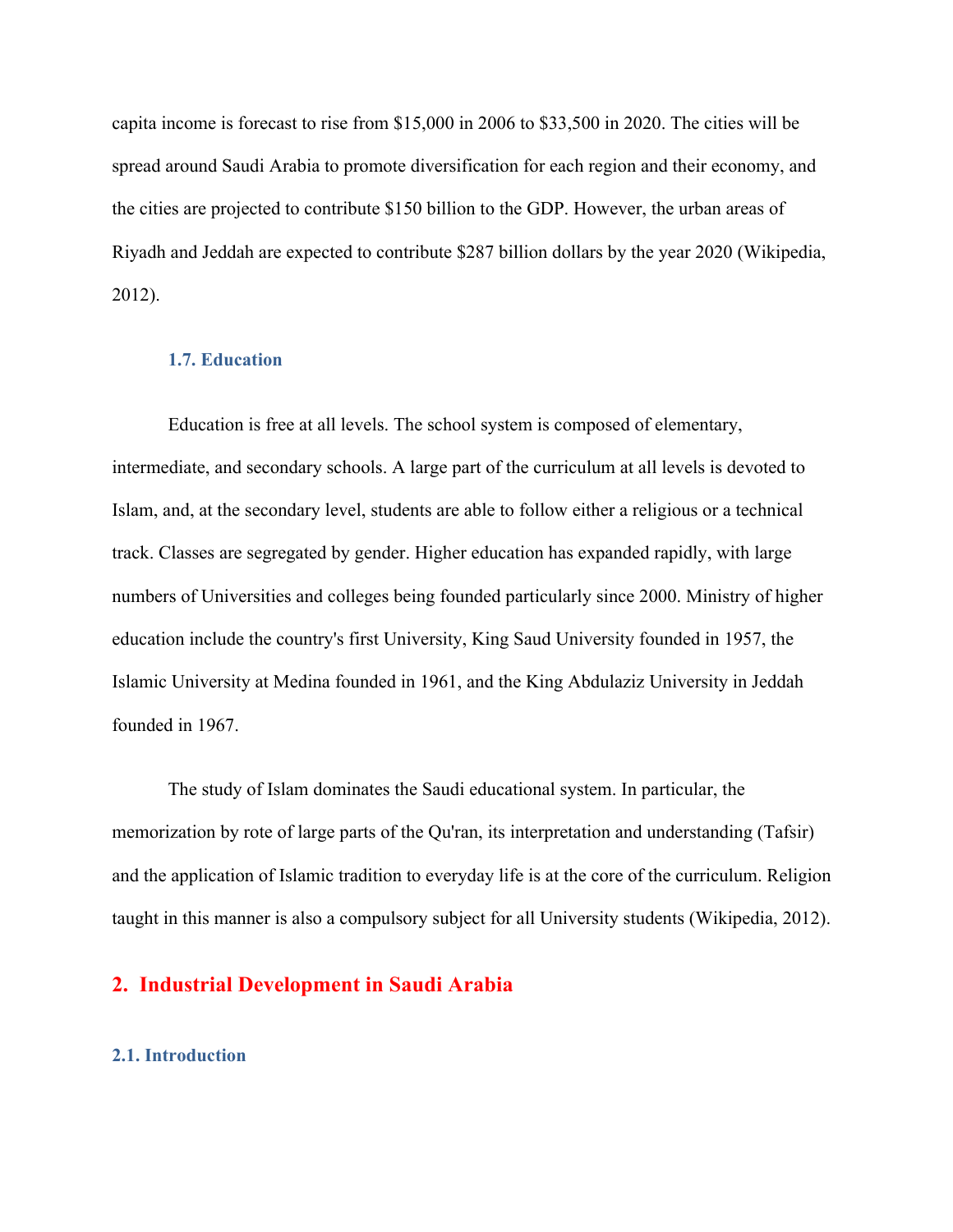Although industrialization is relatively recent, in Saudi Arabia, it has witnessed a steady development, during which distinguished accomplishments were achieved. These are attributed to the importance of the industrial sector and the support it receives from the government owing to its role in achieving strategic and economic goals of the country. The efforts exerted by the government for the support of industrial development covered several basic spheres including implementation of required infrastructure, construction of Jubail and Yanbu industrial cities, construction of industrial cities in various regions of the Kingdom, establishment of Saudi Industrial Development Fund (SIDF), and continued provision of other industrial support and incentives. The response and cooperation of the private sector with the governmental plans and efforts have an effective impact on actualization of the industrial development's achievements. In the following, we review, in brief, some of the industrial progress indicators in Saudi Arabia over the past years (SIDF, 2011)

#### **2.2. Progress in Number of Factories, Investment and Number of Employees**

The government has attached great importance to the industrial development by providing all kinds of supports and facilities to the industrial sector. As a result, the Saudi industry has made significant progress that was clearly manifested in the growth of industrial investment since the establishment of Saudi Industrial Development Fund (SIDF). The following table illustrates the progress in the number of producing factories and volume of their investments and the number of employees between 1974 and 2010, broken down by major sectors (Operational Industrial Projects System (OIPS), 2011, SIDF, 2011).

# **Number of Operating Industrial Units and Size of their Investments and Number of Employees 1974 – 2010**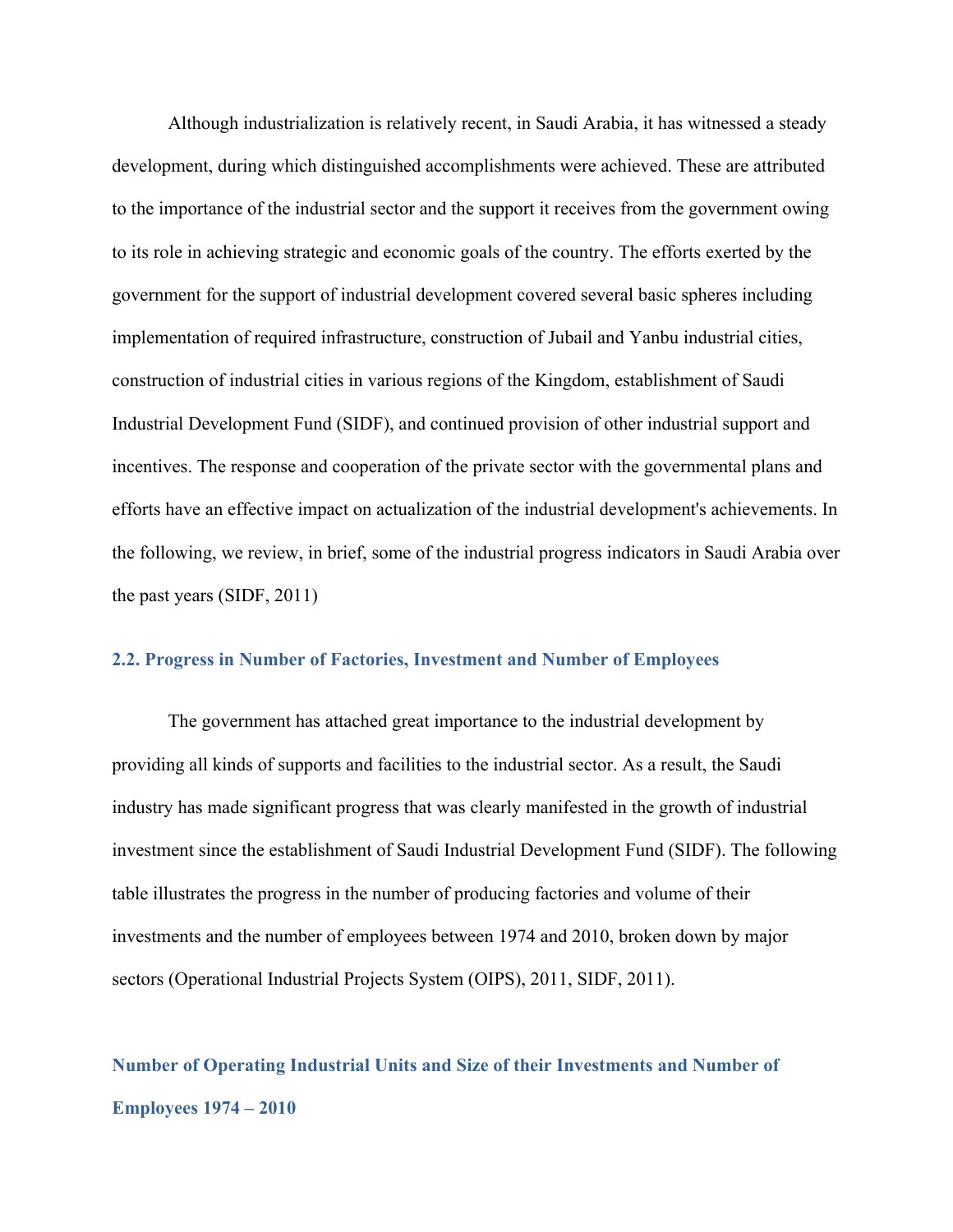| <b>Industrial Activity</b>                                                                           |                | <b>Factory</b><br>No. | <b>Finance</b> (\$<br><b>Million</b> ) |                 | <b>Manpowe</b><br>r  |                 |
|------------------------------------------------------------------------------------------------------|----------------|-----------------------|----------------------------------------|-----------------|----------------------|-----------------|
|                                                                                                      |                | 20<br>10              | 1974                                   | 2010            | 19<br>74             | 201<br>$\bf{0}$ |
| Manufacture of food products and beverages                                                           | $\overline{2}$ | 74<br>6               | 2.028                                  | 40.455<br>88235 | 7.1<br>99            | 103.<br>027     |
| Manufacture of textiles                                                                              | $\overline{2}$ | 90                    | 20                                     | 4.4217<br>91444 | 60                   | 15.0<br>4       |
| Manufacture of wearing apparel; dressing and dyeing                                                  | $\overline{2}$ | 78                    | 38                                     | 738.97<br>05882 | 249                  | 8.28<br>8       |
| Tanning and dressing of leather; manufacture of luggage,<br>handbags, saddlery, harness and footwear | $\overline{2}$ | 48                    | 7                                      | 663.77<br>00535 | 50                   | 4.12<br>1       |
| Manufacture of wood and of products of wood and cork,<br>except furniture; manufacture of articles   |                | 54                    | 65                                     | 848.26<br>20321 | 83<br>9              | 4.08<br>2       |
| Manufacture of paper and paper products                                                              | 4              | 15<br>$\tau$          | 177                                    | 7.7055<br>48128 | 84<br>$\overline{3}$ | 19.1<br>53      |
| Publishing, printing and reproduction of recorded media                                              | 8              | 11<br>7               | 809                                    | 3.7118<br>98396 | 2.5<br>94            | 10.5<br>68      |
| Manufacture of coke, refined petroleum products and<br>nuclear fuel                                  | 9              | 81                    | 364                                    | 41.128<br>07487 | 3.4<br>87            | 24.5<br>95      |
| Manufacture of chemicals and chemical products                                                       | 9              | 49<br>3               | 2.954                                  | 49.724<br>59893 | 2.4<br>29            | 41.7<br>82      |
| Manufacture of rubber and plastics products                                                          | 9              | 49<br>8               | 522                                    | 12.359<br>95989 | 1.8<br>95            | 44.0<br>62      |
| Manufacture of other non-metallic mineral products                                                   |                | 79<br>5               | 3.771                                  | 57.589<br>57219 | 3.7<br>8             | 83.0<br>49      |
| Manufacture of basic metals                                                                          | 12             | 31<br>7               | 234                                    | 37.856<br>95187 | 2.8<br>01            | 47.8<br>33      |
| Manufacture<br>fabricated<br>of<br>metal<br>products,<br>except<br>machinery and equipment           | 17             | 32<br>4               | 160                                    | 8.7984<br>62567 | 931                  | 30.7<br>45      |
| Manufacture of machinery and equipment n.e.c.                                                        |                | 22<br>9               | 215.46<br>66667                        | 5.0855<br>61497 | 4.3<br>57            | 23.8<br>78      |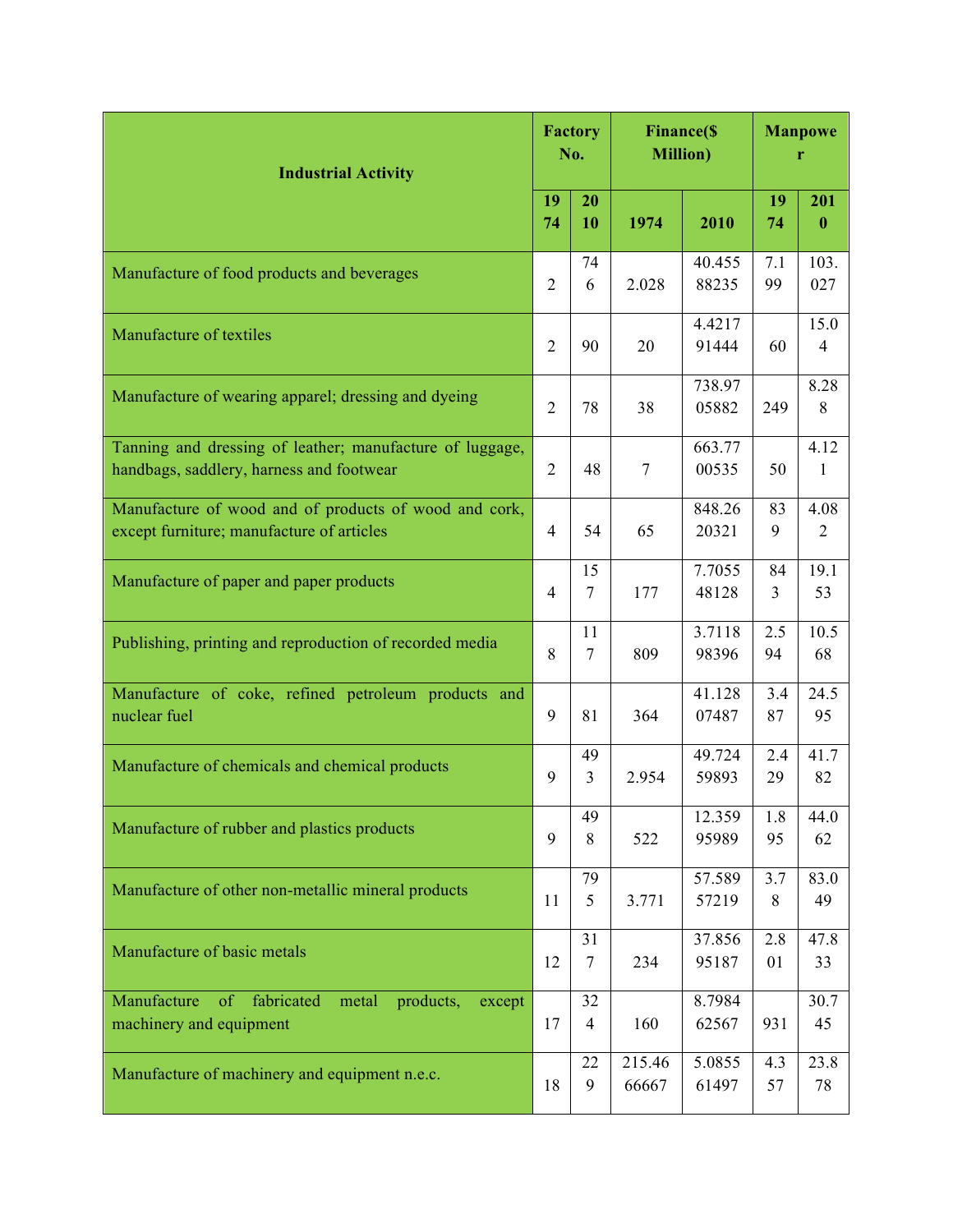| office, accounting<br>Manufacture<br>computing<br>of<br>and<br>machinery | 24             | 5                    |              | 661.76<br>47059 |     | 2.70<br>4      |
|--------------------------------------------------------------------------|----------------|----------------------|--------------|-----------------|-----|----------------|
| Manufacture of electrical machinery and apparatus n.e.c.                 | 25             | 11<br>$\overline{4}$ | 127          | 11.326<br>20321 | 464 | 21.6<br>21     |
|                                                                          |                |                      |              |                 |     |                |
| Manufacture of radio, television and communication                       |                |                      |              | 968.58          |     | 1.98           |
| equipment and apparatus                                                  | 39             | 21                   |              | 28877           |     | 8              |
| Manufacture of medical, precision and optical instruments,               | 19             |                      |              | 82.219          |     |                |
| watches and clocks                                                       | 8              | 12                   | $\mathbf{1}$ | 25134           | 33  | 351            |
|                                                                          |                | 14                   |              | 2.4816          |     | 13.3           |
| Manufacture of motor vehicles, trailers and semi-trailers                |                | $\overline{0}$       | 78           | 17647           | 622 | 06             |
| Manufacture of other transport equipment                                 |                |                      |              | 294.78          |     | 1.47           |
|                                                                          | $\blacksquare$ | 15                   |              | 60963           |     | $\overline{3}$ |
|                                                                          |                | 30                   |              | 5.0033          | 1.2 | 28.0           |
| Manufacture of furniture; manufacturing n.e.c.                           |                | 8                    | 170          | 42246           | 95  | 27             |
|                                                                          |                |                      |              | 40.106          |     |                |
| Recycling                                                                |                | $\overline{3}$       |              | 95187           |     | 123            |
| Total                                                                    | 39             | 4.6                  |              | 405.05          | 33. | 529.           |
|                                                                          | 5              | 45                   | 12.331       | 2139            | 928 | 816            |
|                                                                          |                |                      |              |                 |     |                |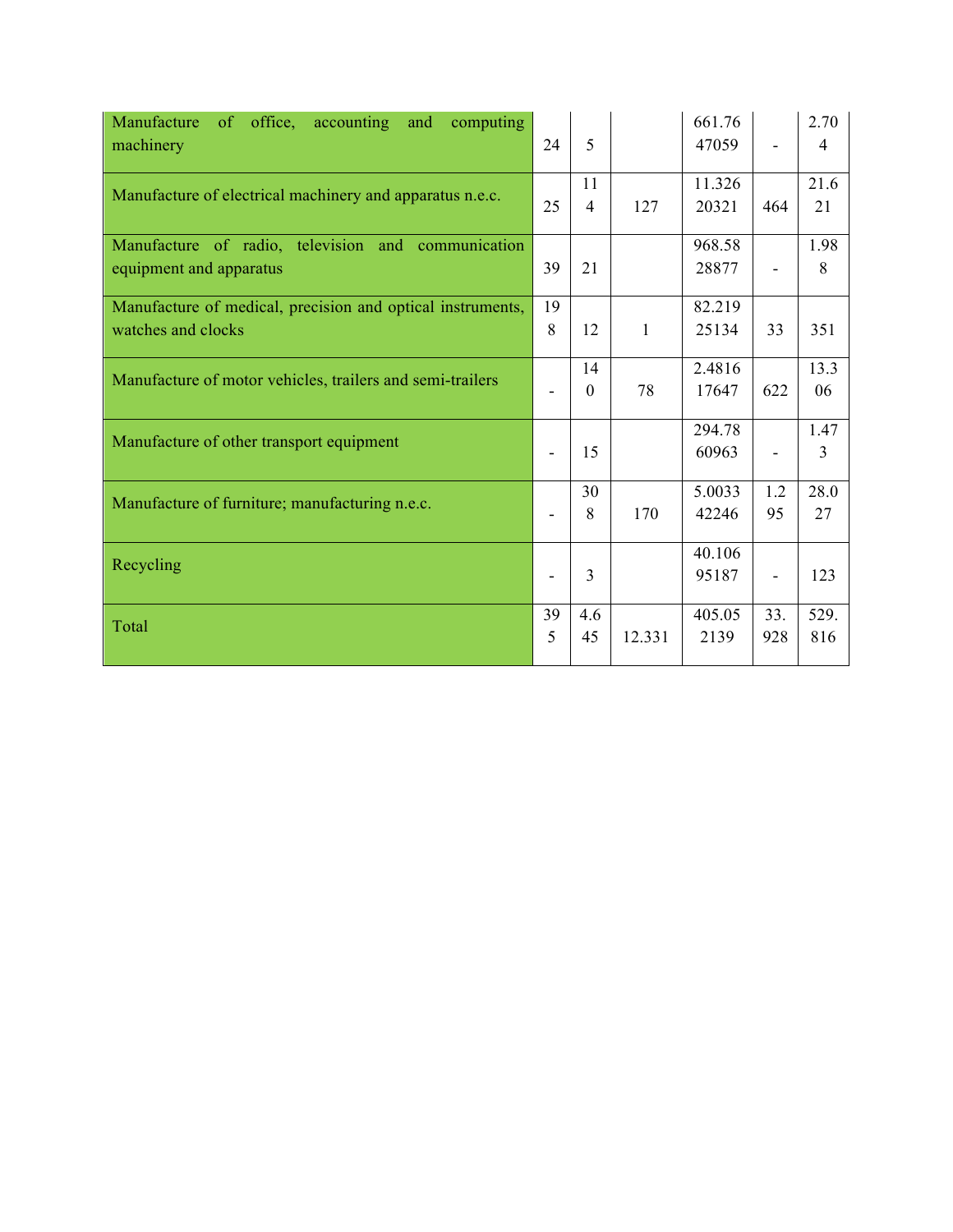| <b>Industrial Activity</b>                                                                           |                | <b>Factory No.</b> |              | <b>Finance(\$ Million)</b> | <b>Manpower</b> |         |
|------------------------------------------------------------------------------------------------------|----------------|--------------------|--------------|----------------------------|-----------------|---------|
|                                                                                                      |                | 2010               | 1974         | 2010                       | 1974            | 2010    |
| Manufacture of food products and beverages                                                           | $\overline{2}$ | 746                | 2.028        | 40.455882                  | 7.199           | 103.027 |
| Manufacture of textiles                                                                              | $\overline{2}$ | 90                 | 20           | 4.4217914                  | 60              | 15.04   |
| Manufacture of wearing apparel; dressing and dyeing                                                  | $\overline{2}$ | 78                 | 38           | 738.97059                  | 249             | 8.288   |
| Tanning and dressing of leather; manufacture of luggage,<br>handbags, saddlery, harness and footwear | $\overline{2}$ | 48                 | 7            | 663.77005                  | 50              | 4.121   |
| Manufacture of wood and of products of wood and cork,<br>except furniture; manufacture of articles   | 4              | 54                 | 65           | 848.26203                  | 839             | 4.082   |
| Manufacture of paper and paper products                                                              | $\overline{4}$ | 157                | 177          | 7.7055481                  | 843             | 19.153  |
| Publishing, printing and reproduction of recorded media                                              | 8              | 117                | 809          | 3.7118984                  | 2.594           | 10.568  |
| Manufacture of coke, refined petroleum products and<br>nuclear fuel                                  | 9              | 81                 | 364          | 41.128075                  | 3.487           | 24.595  |
| Manufacture of chemicals and chemical products                                                       | 9              | 493                | 2.954        | 49.724599                  | 2.429           | 41.782  |
| Manufacture of rubber and plastics products                                                          | 9              | 498                | 522          | 12.35996                   | 1.895           | 44.062  |
| Manufacture of other non-metallic mineral products                                                   | 11             | 795                | 3.771        | 57.589572                  | 3.78            | 83.049  |
| Manufacture of basic metals                                                                          | 12             | 317                | 234          | 37.856952                  | 2.801           | 47.833  |
| Manufacture of fabricated metal products, except machinery<br>and equipment                          | 17             | 324                | 160          | 8.7984626                  | 931             | 30.745  |
| Manufacture of machinery and equipment n.e.c.                                                        | 18             | 229                | 215.46667    | 5.0855615                  | 4.357           | 23.878  |
| Manufacture of office, accounting and computing<br>machinery                                         | 24             | 5                  |              | 661.76471                  | $\blacksquare$  | 2.704   |
| Manufacture of electrical machinery and apparatus n.e.c.                                             | 25             | 114                | 127          | 11.326203                  | 464             | 21.621  |
| Manufacture of radio, television and communication<br>equipment and apparatus                        | 39             | 21                 |              | 968.58289                  | $\blacksquare$  | 1.988   |
| Manufacture of medical, precision and optical instruments,<br>watches and clocks                     | 198            | 12                 | $\mathbf{1}$ | 82.219251                  | 33              | 351     |
| Manufacture of motor vehicles, trailers and semi-trailers                                            | $\blacksquare$ | 140                | 78           | 2.4816176                  | 622             | 13.306  |
| Manufacture of other transport equipment                                                             | $\blacksquare$ | 15                 |              | 294.7861                   | $\mathbf{r}$    | 1.473   |
| Manufacture of furniture; manufacturing n.e.c.                                                       | $\frac{1}{2}$  | 308                | 170          | 5.0033422                  | 1.295           | 28.027  |
| Recycling                                                                                            |                | $\overline{3}$     |              | 40.106952                  |                 | 123     |
| Total                                                                                                | 395            | 4.645              | 12.331       | 405.05214                  | 33.928          | 529.816 |

Table 1

As indicated in the previous table, the industrial base in the Kingdom has experienced a wide expansion over the past four decades. The number of operating industrial units has increased from (395) in 1974 to (4,645) in 2010. Parallel, invested capital has increased from \$12.3 billion in 1974 to about \$405 billion in 2010. At the same time, number of employees has increased from (34,000) in 1974 to (530,000) in 2010.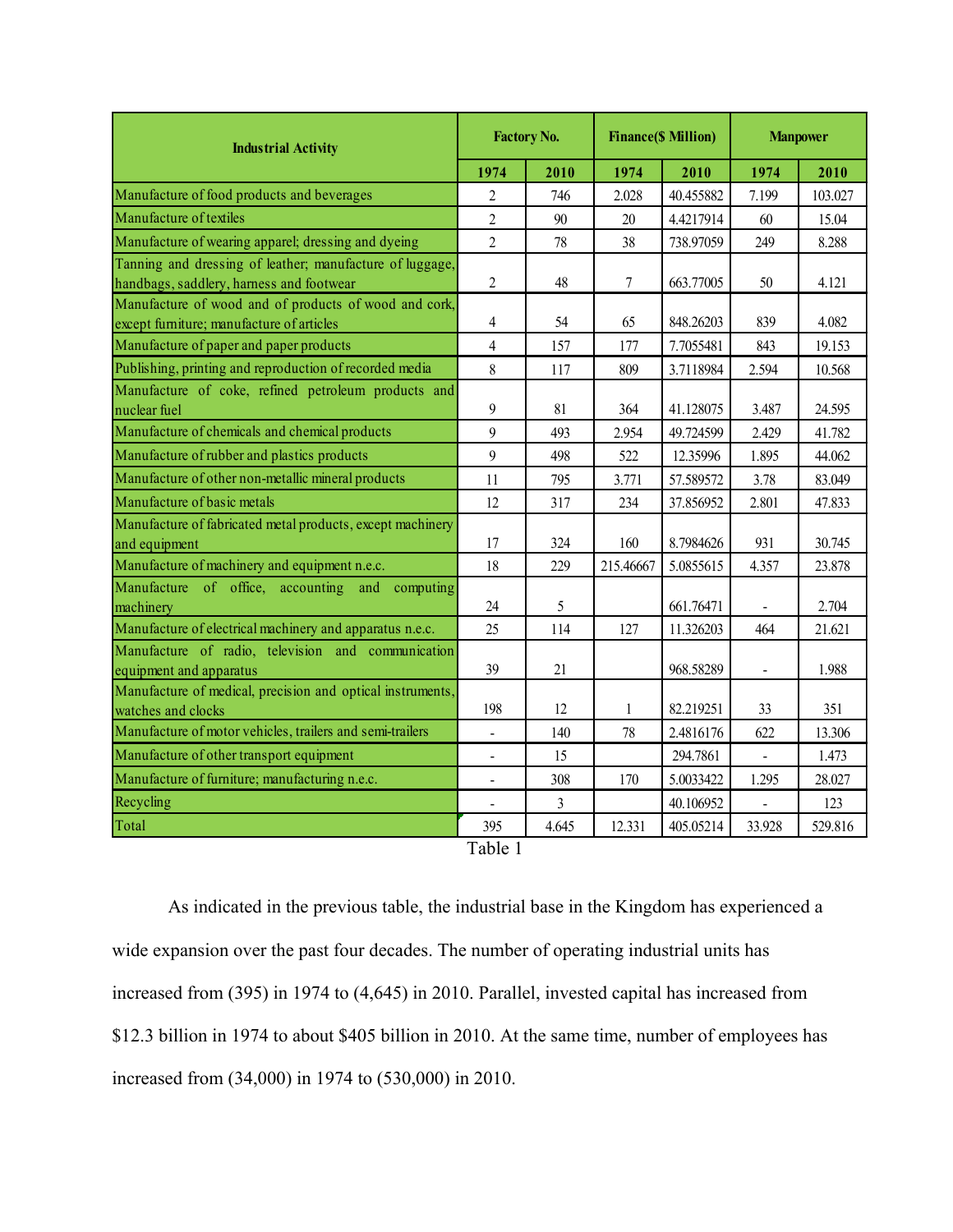Looking into the sectorial composition of the operating industrial units in the Kingdom at the end of 2010. We note that the Other Non-Metallic Minerals Sector is heading all other sectors in terms of operating industrial units (795) representing 17% of total operating ones. The Refined Petroleum Products sector also occupied the leading position among the other industrial sectors in terms of size of investments (\$41.1 billion) representing 38% of total investments of operating factories, followed by the Non-Metallic Minerals Sector with \$15.2 billion representing 14% of total investment of operating factories. The Food and Beverages Sector headed all other Sectors in terms of the number of employees (103,027 workers) representing 19% of total employment in the operating factories (Operational Industrial Projects System (OIPS), 2011, SIDF, 2011).

Providing modern industrial cities is an additional form of support the government for the national industries. The Ministry of Commerce & Industry has constructed and developed several industrial cities in the various regions of the Kingdom and provided them with all required services and utilities. To upgrade the quality of services provided by the industrial cities, the Saudi Industrial Property Authority (Modon) was established in 2001, as an independent public agency to supervise the establishment and management of industrial cities and technology zones, in addition to the operation, maintenance and development of these cities in collaboration with the private sector. Table 2, shows total areas and developed areas of the existing industrial cities in the Kingdom. Here we have to note that the figures in the table 2 do not include areas of the two major industrial cities of Jubail & Yanbu, in addition to industrial cities of the oil refineries that are belonged to ARAMCO. The two industrial cities of Jubail  $\&$ Yanbu are considered strategic locations for hydrocarbon and energy intensive industries to develop and exploit the Kingdom's natural advantage by higher rates of economic efficiency.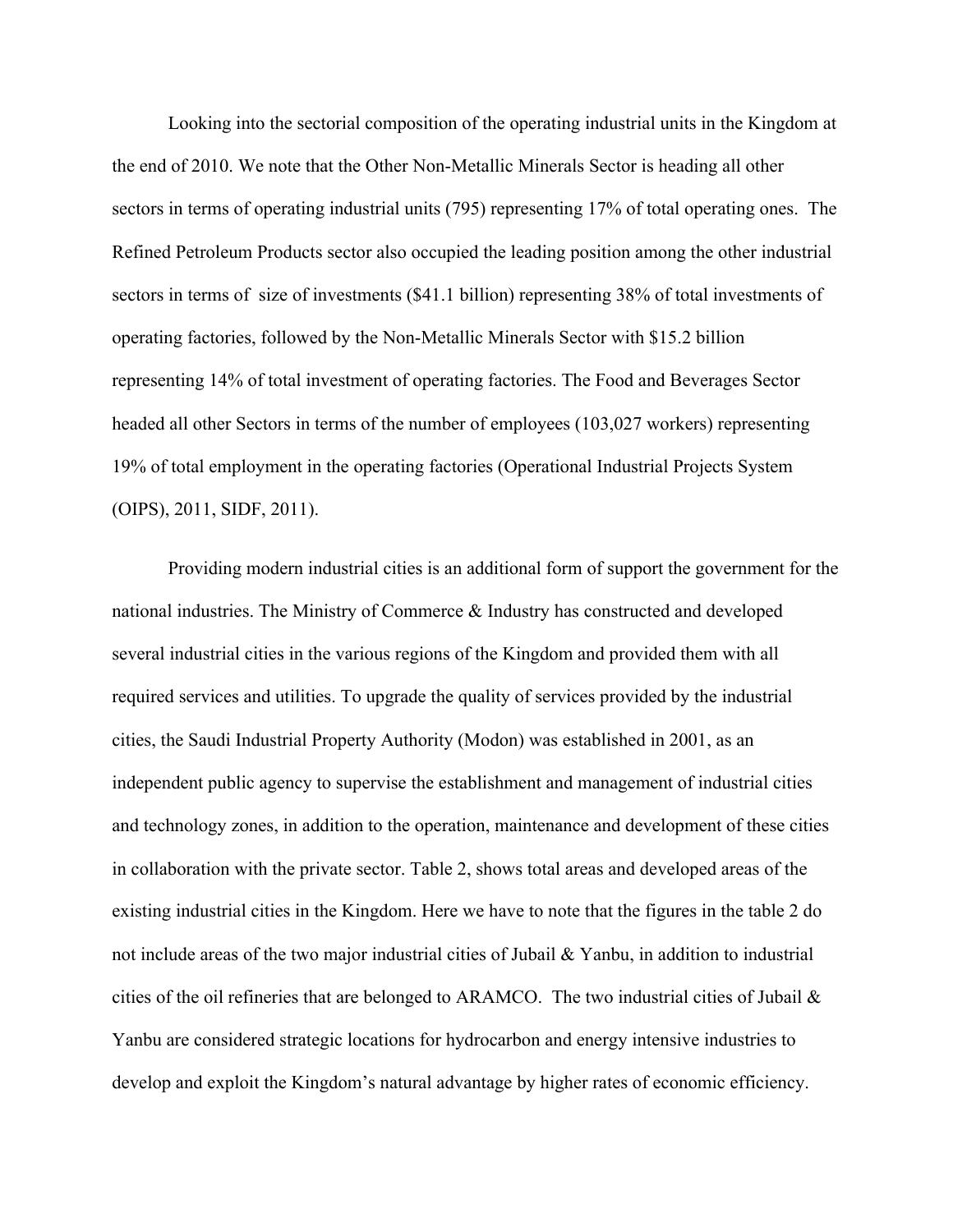Areas under the two industrial cities (Jubail and Yanbu) are estimated at (1,020) and (185) square kilometers respectively, including a number of basic industrial plants, secondary industrial plants, supporting industrial plants, as well as full-service residential compounds that include housing, schools, hospitals, clinics, recreation centers, roads and other necessary utilities (Saudi Industrial Property Authority (Modon), 2009, SIDF, 2011).

| <b>Industrial City</b> | <b>Developed Area</b> | <b>Total Area (M2</b> |
|------------------------|-----------------------|-----------------------|
|                        | (M2 000)              | 000)                  |
| Riyadh                 | 15.86                 | 19.237                |
| Jeddah                 | 12.974                | 20.807                |
| Dammam                 | 18.482                | 28.191                |
| Al Hassa               | 1.5                   | 1.543                 |
| Qassim                 | 60                    | 1.543                 |
| Zulfi                  | $\mathbf{z}$          | 19                    |
| Sidair                 | 10                    | 257                   |
| Makkah                 | 730                   | 730                   |
| Madinah                | 1.75                  | 9.948                 |
| Al Kharj               | 5                     | 99.46                 |
| Assir                  | 904                   | 2.663                 |
| Taif                   | 3                     | 11                    |
| Al Jouf                | 629                   | 3                     |
| Aarar                  | 1                     | 2                     |
| <b>Tabuk</b>           | 1.35                  | 4                     |
| Hail                   | 770                   | 2.56                  |
| Najran                 | 750                   | 6.56                  |
| Gazan                  | 2                     | 39.49                 |
| AlHai'er               | $\mathbf{z}$          | 5                     |
| AlBaha                 | 3                     | 3                     |
| Total                  | 83.759                | 536.732               |

**Developed and Total Areas of Existing Industrial Cities in Saudi Arabia**

#### **Table 2**

#### **2.3. Progress in Industrial Production**

Production of the manufacturing industries in the Kingdom has witnessed a steady progress over the past years. As shown by the figure below, total GDP (in constant prices) achieved by the manufacturing industries increased from the level of \$ 4 billion in 1975 to more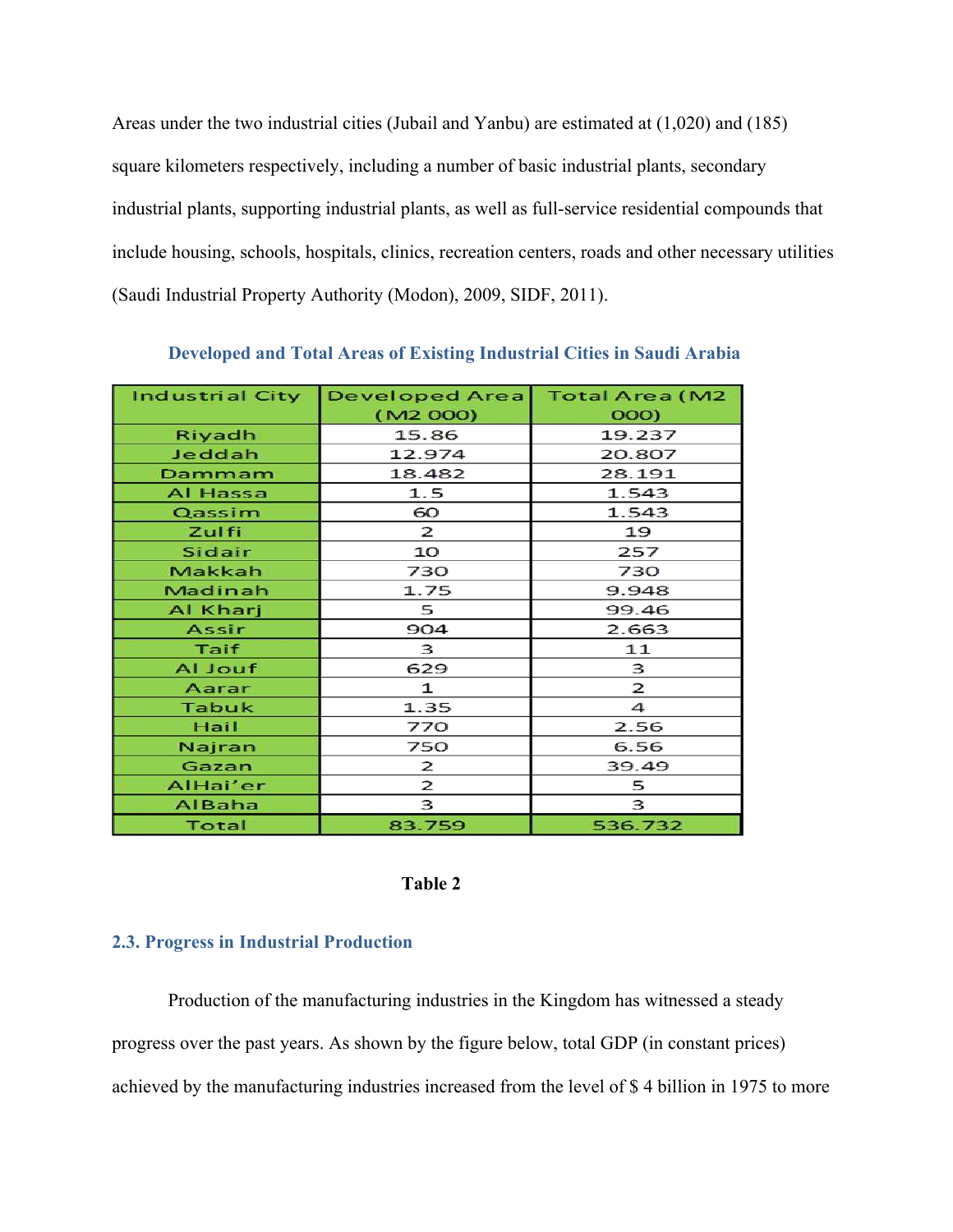than \$29.1 billion at the end of 2010. Also, the rate of the manufacturing industries' growth continued to increase throughout this period, at an average of 5.9% annual growth rate, which is considered the highest among the other economic sectors. Owing to the substantial growth achieved by the manufacturing industries during this period, the contribution of the sector in the country's GDP has increased from 4.1 % in 1975 to 12.6% at the end of 2010. Parallel, the contribution of the manufacturing industries sector in the non-oil GDP increased from 7.8% in 1975 to 17.4% in 2010. These rates show the success of the development plans in pushing forward the industrial progress and the fruitful cooperation these plans received from the private sector (SIDF, 2011).





A more important aspect in the development of the manufacturing industries in the Kingdom is indicated by the change that occurred in the sectorial composition of the Saudi manufacturing over the past period, as the share of the manufacturing industries (other than oil refining) in manufacturing GDP increased from (57%) in 1975 (at constant prices) until it reached (80%) by the end of 2010. This trend reflects the dynamism of the Saudi manufacturing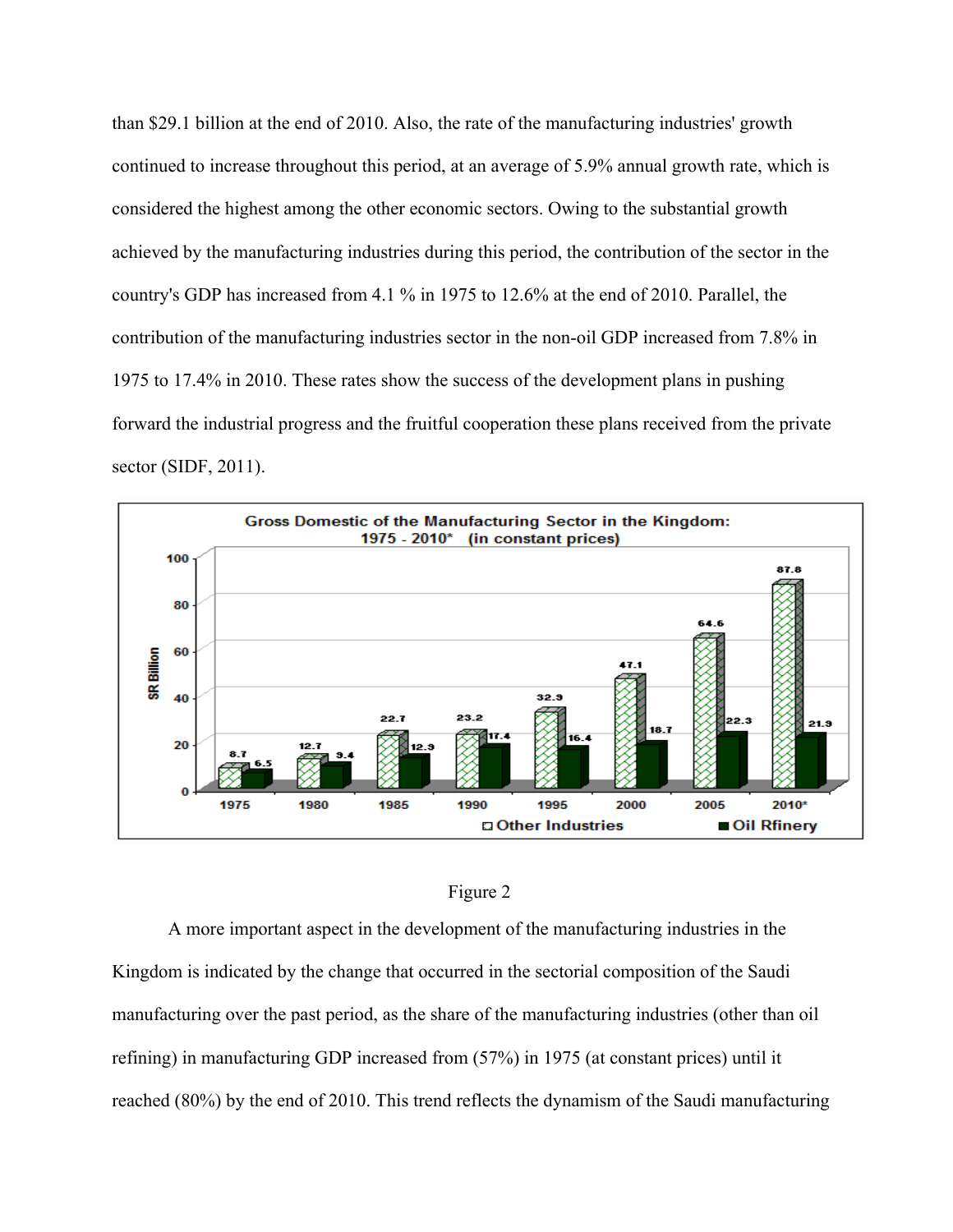industries sector (other than oil refining). In this regard, we refer in particular, to the substantial progress and expansion experienced by the petrochemical industries in the Kingdom over the last two decades under the auspices of Saudi Basic Industries Corporation (SABIC).

The Statistics and analysis made by SIDF show that the GDP's mix for the manufacturing industries sector, (excluding oil refining) has been a subject of a substantial growth throughout the past two decades. Since early nineties, the Chemical Products Sector has been occupying the leading position of GDP's mix of manufacturing industries, (excluding oil refining). Other sectors that have been showing a notable growth include: Machinery and Equipment, Building Material Products, and Food Products. At present, these four sectors contribute the major part of the Saudi manufacturing industries' GDP.

#### **2.4. Progress in Industrial Exports**

Saudi Arabia has devoted great attention to the development of industrial exports, in accordance with the government's comprehensive economic development strategies aiming at expansion of production base and diversification of income sources. Despite the relative recentness of industry in Saudi Arabia, particularly the experience of private sector in the field of exports, Saudi industrial exports have achieved wide steps in this area. The Chemical Industries have scored a great success in penetration of international markets, and gave a positive image of the Saudi products in terms of quality and price. The table 3 shows the growth of the values and contributions of Saudi industrial exports during the period from 1992 to 2010 (SAMA – Annual Report # 46, 2011, SIDF, 2011).

#### **Progress in Saudi Industrial Exports: 1992 – 2010**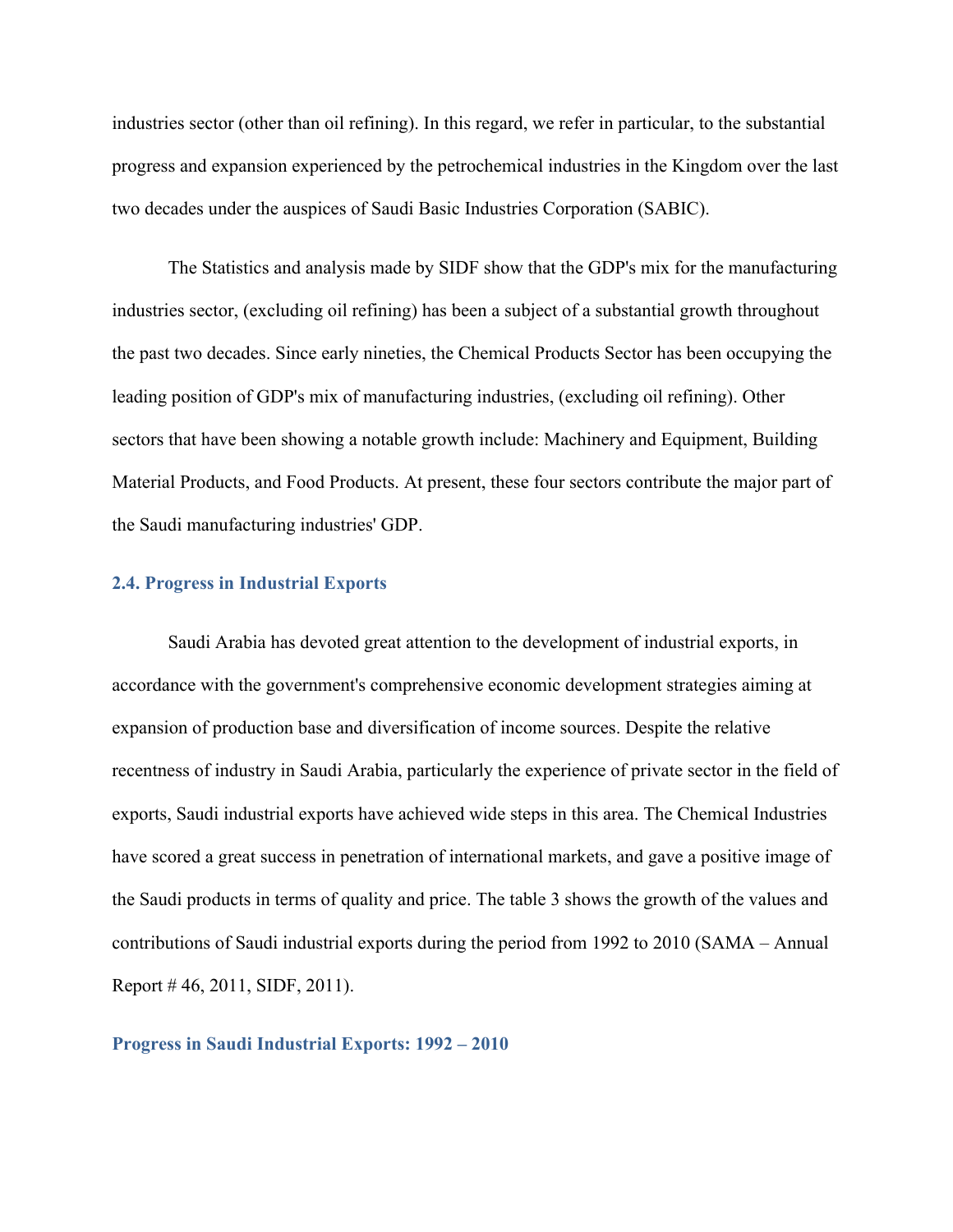| Year | <b>Industrial Exports</b> | % of Total     | % of Non-Oil |
|------|---------------------------|----------------|--------------|
|      | (\$Million)               | <b>Exports</b> | <b>GDP</b>   |
| 1992 | 3.3432                    | 7              | 4            |
| 1993 | 3.361866667               | 8              | 4            |
| 1994 | 4.119733333               | 10             | 5            |
| 1995 | 6.015466667               | 12             | 7            |
| 1996 | 5.697066667               | 9              | 6            |
| 1997 | 6.592266667               | 11             | 6            |
| 1998 | 5.634933333               | 15             | 6            |
| 1999 | 5.186133333               | 10             | 5            |
| 2000 | 6.112                     | 8              | 6            |
| 2001 | 7.0792                    | 10             | 6            |
| 2002 | 7.384266667               | 10             | 6            |
| 2003 | 9.531466667               | 10             | 8            |
| 2004 | 12.68426667               | 10             | 9            |
| 2005 | 16                        | 9              | 11           |
| 2006 | 18.6784                   | 9              | 12           |
| 2007 | 22.21626667               | 10             | 13           |
| 2008 | 26.32266667               | 8              | 14           |
| 2009 | 22.66586667               | 11             | 12           |
| 2010 | 30.37973333               | 12             | 14           |

#### **Table 3**

The previous table shows that Saudi industrial exports achieved a rapid growth over the past years. Value of these exports showed an annual growth rate of 13% during 1992-2010, increasing from about \$3.34 million in 1992 to about \$30.4 million in 2010. The significant increase in the industrial exports in 2003 and 2005 could refer to the implementation of the Gulf Corporation Council (GCC) unified customs union, and the Kingdom's accession to the World Trade Organization (WTO), respectively. As of the industrial exports ratio to KSA's non-oil GDP, it grew from 4% in 1992 to 14% in 2010, indicating the importance of the exports as a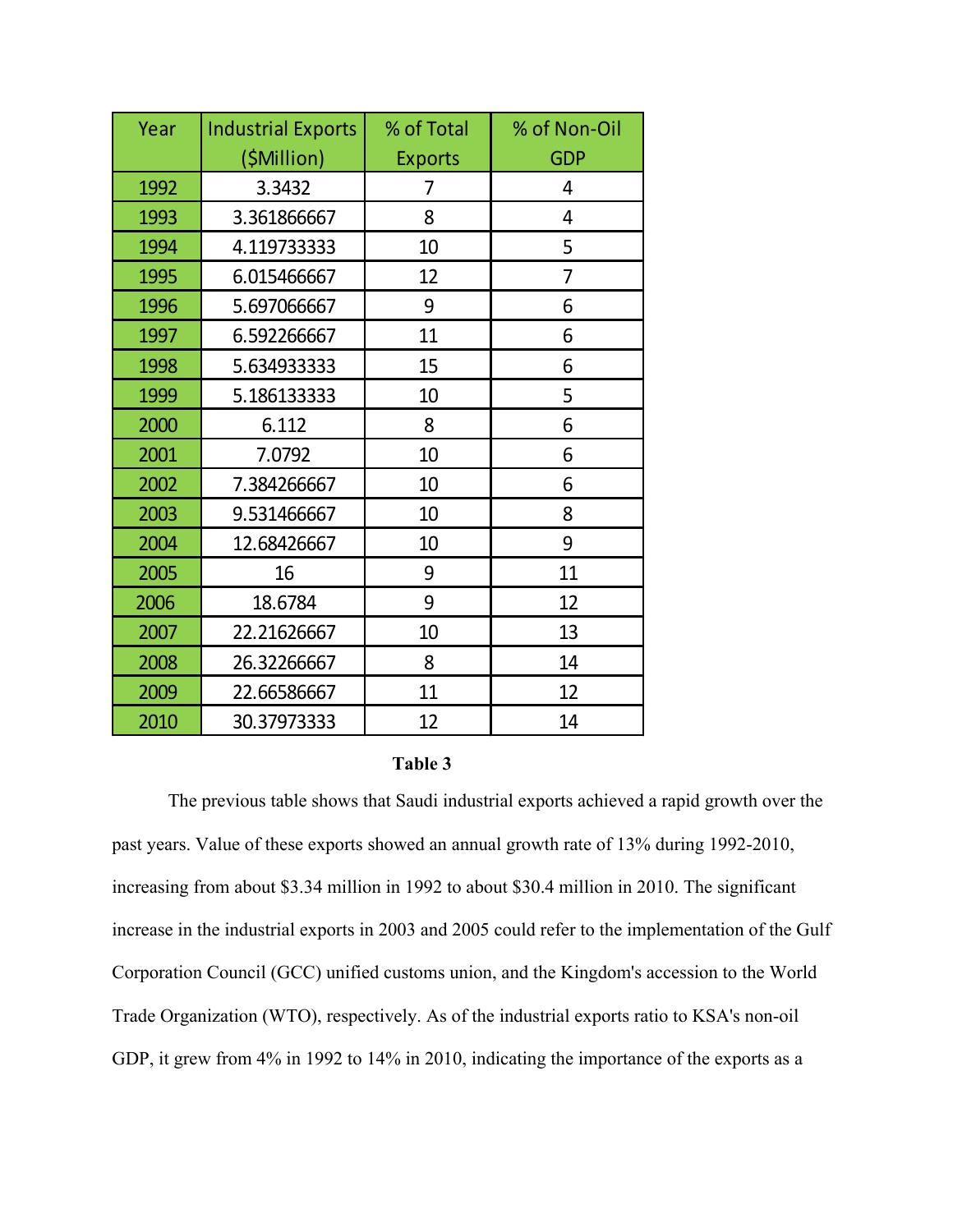factor of industrial development (Central Department of Statistics & Information – Ministry of Economy & Planning, 2011, SIDF, 2011).

With regard to the structure of the Saudi industrial exports, the following figure shows the petrochemical exports versus other exports during 1992-2010

#### **2.5. Composition of Saudi Industrial Exports (1992 - 2010)**





The above figure shows that the petrochemical exports represent about two thirds of the total Saudi industrial exports. These exports have witnessed a rapid growth since 1992 as their value grow from \$ 2,261 million in 1992 to about \$ 4,453 million in 1997. However, the value of these exports declined to a level of \$3,391 million in 1999, due to drop in oil prices. Then, it surges strongly after the development of the oil market and reached \$21,957 million in the year 2010 (Central Department of Statistics & Information – Ministry of Economy & Planning,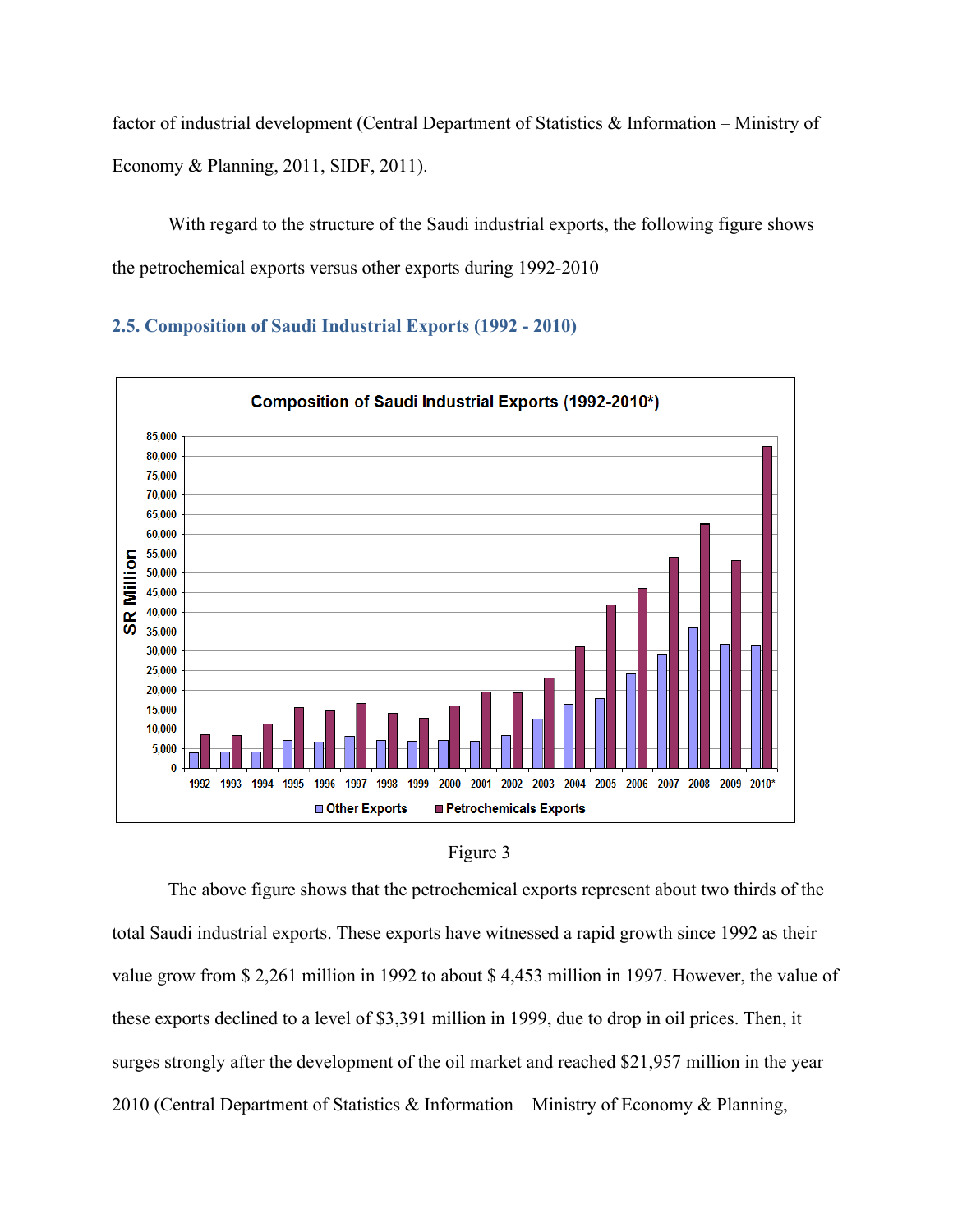2011). The other non-petrochemical industrial exports have also experienced a good growth during 1992-2010, jumping from about \$1082 million in 1992 to \$ 8435 million in 2010. The table (4) reflects a detailed picture of the Saudi industrial exports performance during 1992-2010. In addition to the petrochemical sector, as shown in the same table, other exporting sectors include Food Industry, Basic Metals Industries, and Machinery and Equipment Industry. It is worth noting that most of these sectors achieved high export growth rates (Central Department of Statistics & Information – Ministry of Economy & Planning, 2011, SIDF, 2011).

| Sector                        |         | Value of Exports in \$ | Annual Growth(%) |
|-------------------------------|---------|------------------------|------------------|
|                               | Million |                        |                  |
|                               | 1992    | 2010                   |                  |
| <b>Food Products</b>          | 421     | 2953                   | 11.4             |
| <b>Chemical &amp; Plastic</b> |         |                        |                  |
| <b>Products</b>               | 2261    | 21957                  | 13.5             |
| <b>Basic Metals &amp;</b>     |         |                        |                  |
| Fabricated                    |         |                        |                  |
| <b>Industries</b>             | 239     | 1921                   | 12.3             |
| Machinery &                   |         |                        |                  |
| Electrical                    |         |                        |                  |
| Equipment                     | 291     | 998.5                  | 11.9             |
| <b>Other Products</b>         | 1.091   | 2550                   | 12.8             |
| Total                         | 3343    | 30379.5                | 13               |

#### **Saudi Industrial Exports by Major Sectors: 1992 – 2010**

Table 4

## **3. Saudi Industry Competitiveness & Production Efficiency**

#### **3.1. Introduction**

Industrial competitiveness is defined as "the ability of the industrial sector, represented by local industrial companies, to compete with major international companies in both local and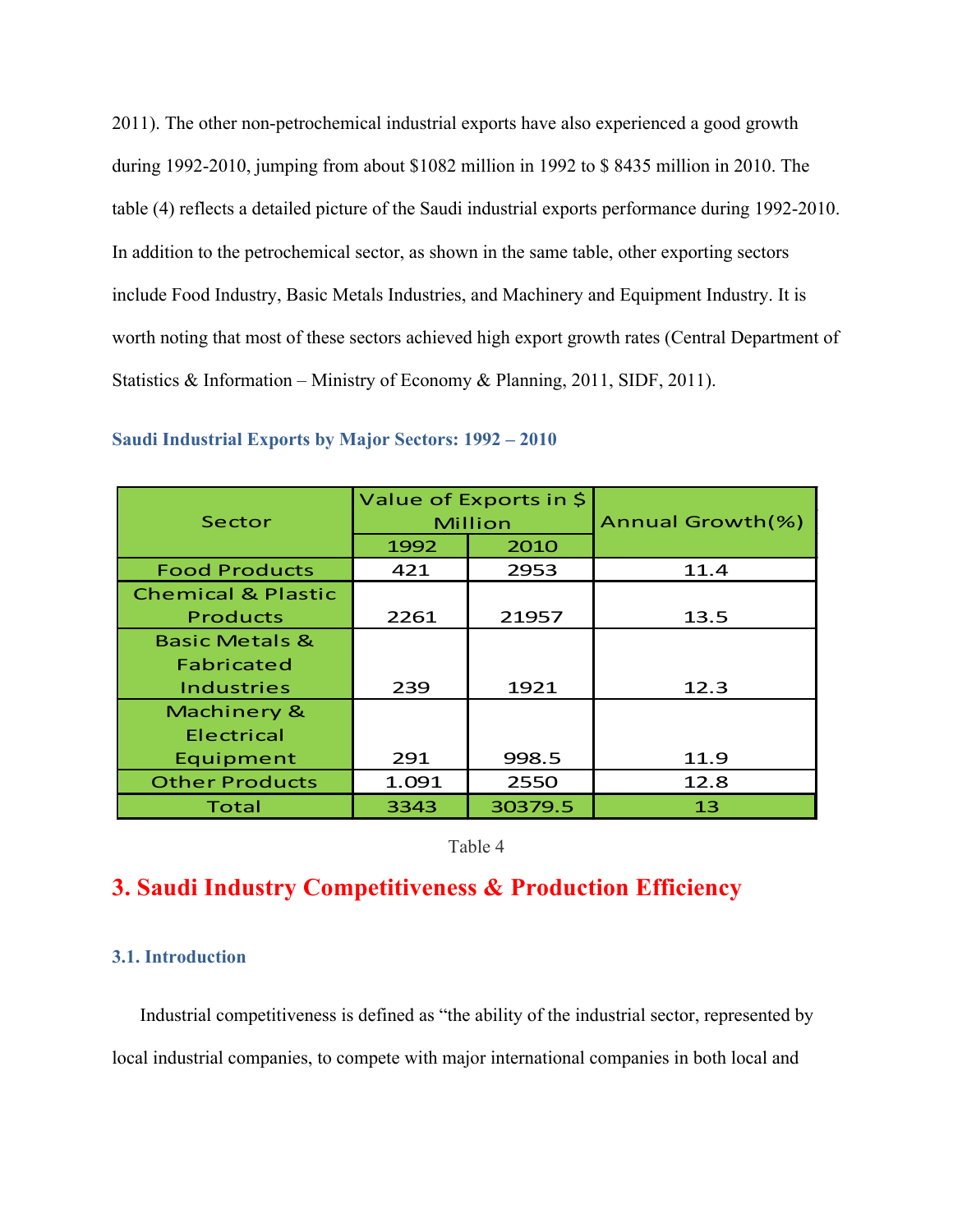international markets." Companies in the industrial sector base their competitiveness on several factors, most important of which are:

- 1- Lower costs
- 2- Improved quality
- 3- Marketing efficiency

 The use of modern technology, and upgrading of technical and managerial skills. A supporter to all these factors is an encouraging macroeconomic environment, where the policies adopted by the government to upgrade industrial production efficiency play a key role in developing the competitiveness of the industrial sector, and in turn, its production capacities and capabilities. Therefore, competitiveness is closely related to productivity as a high level of competitiveness implies more efficient use of human, natural, and capital resources, therefore increasing productivity of projects. There is a big difference between comparative advantage and competitive advantage. Comparative advantage is a gifted one, which originates in the availability of resources like oil, iron, etc. On the other hand, competitive advantage is an advantage gained as a result of optimal utilization of resources and production factors by local companies, foreign companies, or both. Therefore, most developing countries suffer a problem of weak competitiveness, (despite the availability of comparative advantages), due to poor technical know-how and the organizational skills needed to compete with international companies, so as to maximize returns and value from national resources. The following is a review of the determinants, conditions and mechanisms for upgrading the competitiveness of industry, building on comparative experiences and visions; the current status of the Saudi industry and its performance indicators; and, finally, a number of proposals for enhancing the competitiveness of national industry (SIDF annual report, 2009).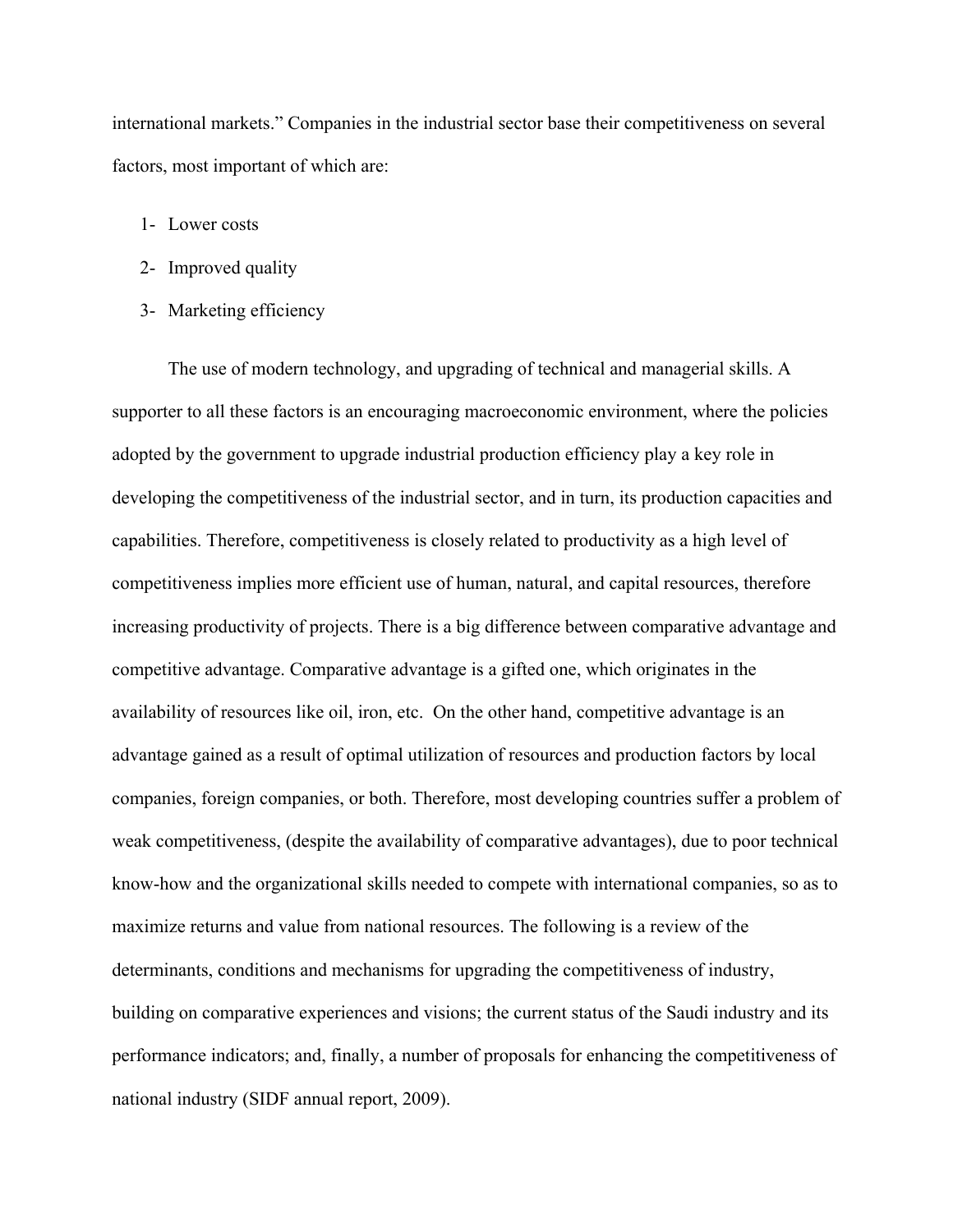#### **3.2. Determinants for Upgrading the Competitiveness of Industry**

The success of many countries, especially developing countries in East and Southeast Asia, in upgrading their competitiveness over the last two decades, confirms that there are mechanisms and tools through which competitiveness can be improved, whether at the macroeconomic level, or at the particular level of any given project. Such mechanisms and tools can be summarized as follows:

#### **1- Production Factors**

They refer to the existence of production requirements, such as a skilled, professional work force; availability of raw materials; infrastructure; finance, etc. Production factors are not rigid, but rather can be improved and consistently upgraded to become more specialized in the course of time (SIDF annual report, 2009).

#### **2- Corporate Strategies & Competitiveness**

This implies competition among companies operating within a given economic group, sector, or industry. Competition provides the motivation for creativity and innovation, and the incentive to upgrade the level of business to keep pace with the latest technologies and standards. Companies compete to capture a share of the market and enhance their profit margins (SIDF annual report, 2009).

#### **3- Demand Factors**

Companies should assess market needs; consumer purchasing preferences, and the extent of their attraction to certain products. The existence of customers who are motivated to demand and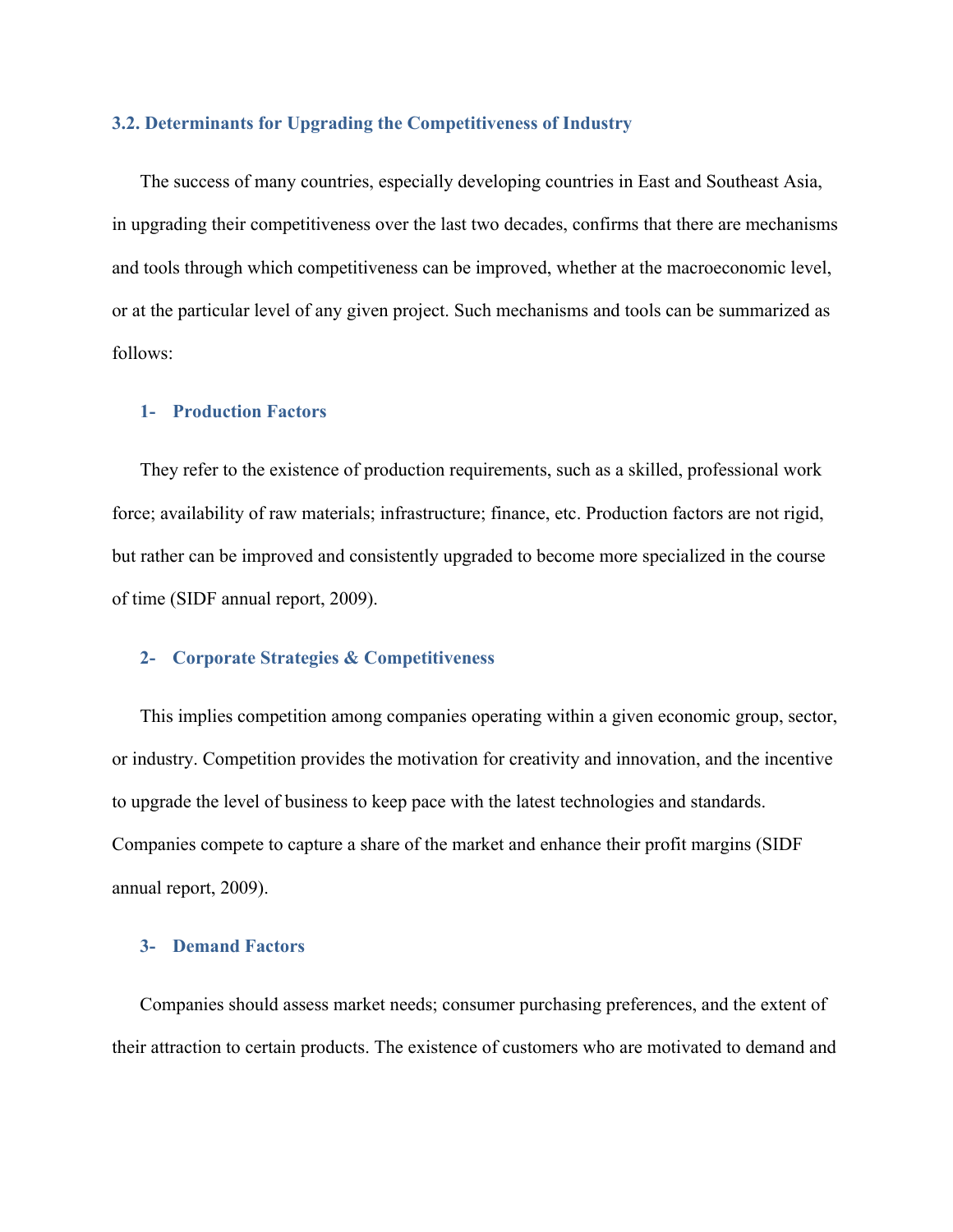buy certain products offers more opportunities for creativity and innovation, besides enhancing the degree of competition among companies (SIDF annual report, 2009).

#### **4- Supporting Activities & Institutions**

Universities, unions, industrial bodies, and vocational and industrial training institutions and centers play a key role in the acquisition and deployment of production knowledge and culture. For example in Malaysia, the government encouraged investment in education and training and attracted leading vocational and industrial training institutions which opened branches to train and raise the manpower-skills. The collaboration of community institutions also plays an equally important role in the coordination of efforts among the public, private, and academic sectors. The combined efforts of such institutions further augment the links between community institutions and citizens, while facilitating the process of data collection and analysis as well as information flow (SIDF annual report, 2009).

#### **5- Economic & Industrial Clusters**

Economic clusters are composed of a group of multiple related industries, corporations and institutions that are adjacent geographically, interlinked, with integrated objectives in common. Such clusters help raise the level of productivity and competitiveness through access to the best professional practices, stimulate creativity and innovation and provide new business and investment opportunities (SIDF annual report, 2009).

#### **6- The Role of the State**

The State is assumed to have an essential role in promoting and advocating competitiveness through specialized education and training programs; investment in infrastructure projects; the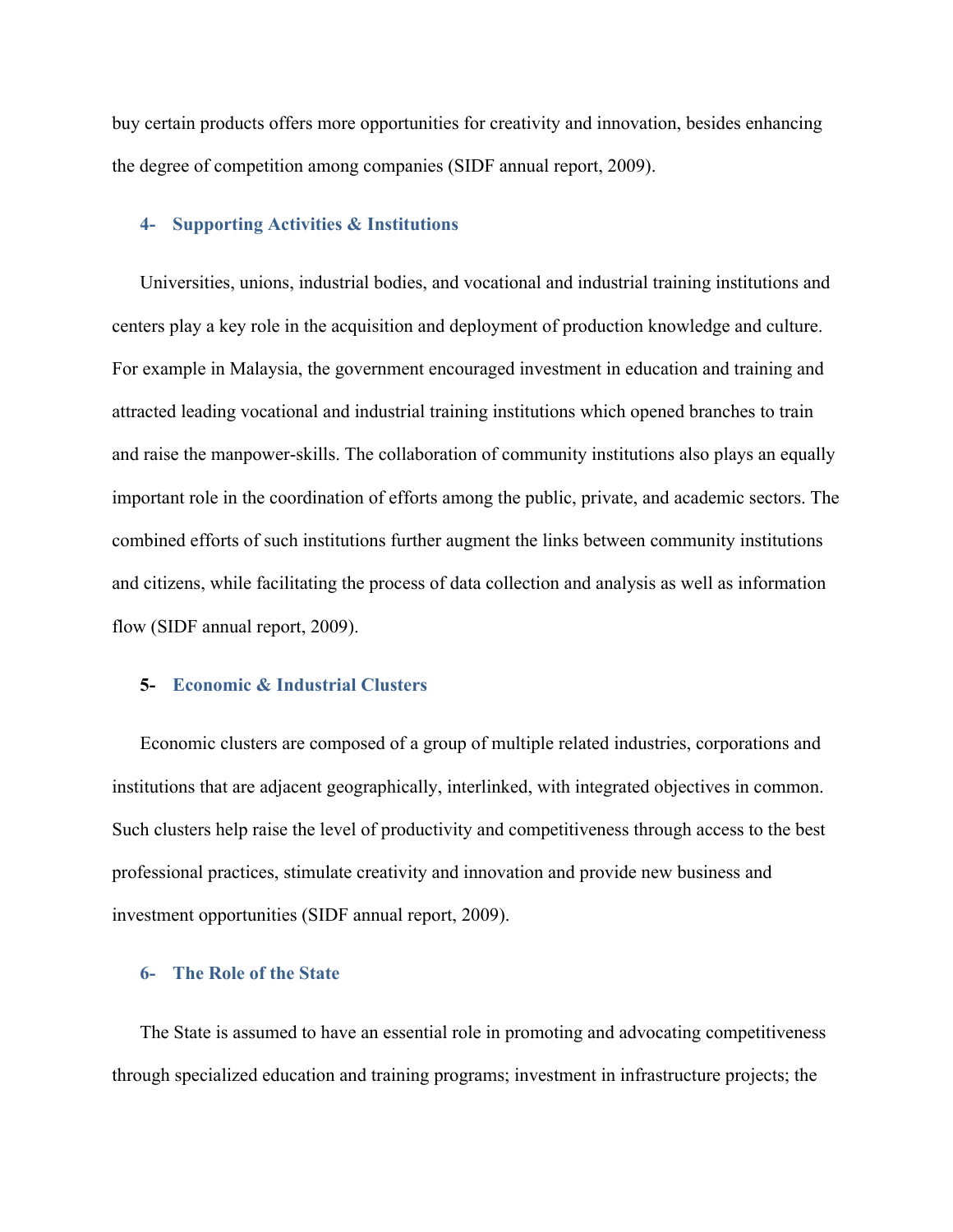removal of barriers impeding national competition by eliminating or altering certain rules and regulations, and stimulating consumer demand (SIDF annual report, 2009).

#### **3.3. Saudi Industry Performance Review**

Developments in industry performance can be identified as a set of indicators, particularly the structure of exports. Table 5 shows by the end of 2007, the total value of commodity exports amounted to approximately \$ 206.1 billion, of which oil exports accounted for about 88% of total exports. Over the past years, the stability of the export structure is conspicuous. This indicator reflects the Saudi's high level of dependence on oil exports, making it less competitive at the global level due to the low technology content of its exports.

|                                | 2004  | 2005  | 2006  | 2007  |
|--------------------------------|-------|-------|-------|-------|
| Oil Exports                    | 110.7 | 161.6 | 188.2 | 206.1 |
| Non-oil Exports                | 15.3  | 19.0  | 22.8  | 27.9  |
| <b>Total Commodity Experts</b> | 126.0 | 180.6 | 211.0 | 234.0 |
| Oil Exports % of GPD           | 87.9  | 89.5  | 89.2  | 88.1  |
| Non-oil Exports % of GPD       | 12.1  | 10.5  | 10.8  | 11.9  |

Table 5

Table 5, shows the development of the technological structure of Saudi manufactured exports contrasted with a range of other countries worldwide for the period 1990 to 2006. The technological structure of Saudi manufactured exports continued to depend largely on mediumtechnology products (including electrical and non-electrical equipment; chemicals; transport equipment; rubber and plastics; ferrous and non-ferrous metals; refinery products, metal products ,construction metals and ceramics), which represents the bulk of Saudi exports. However, its share of Saudi exports decreased from 92% to 81% during the same period, to the benefit of low technology products (including paper, textiles, food industries, and wood), whose share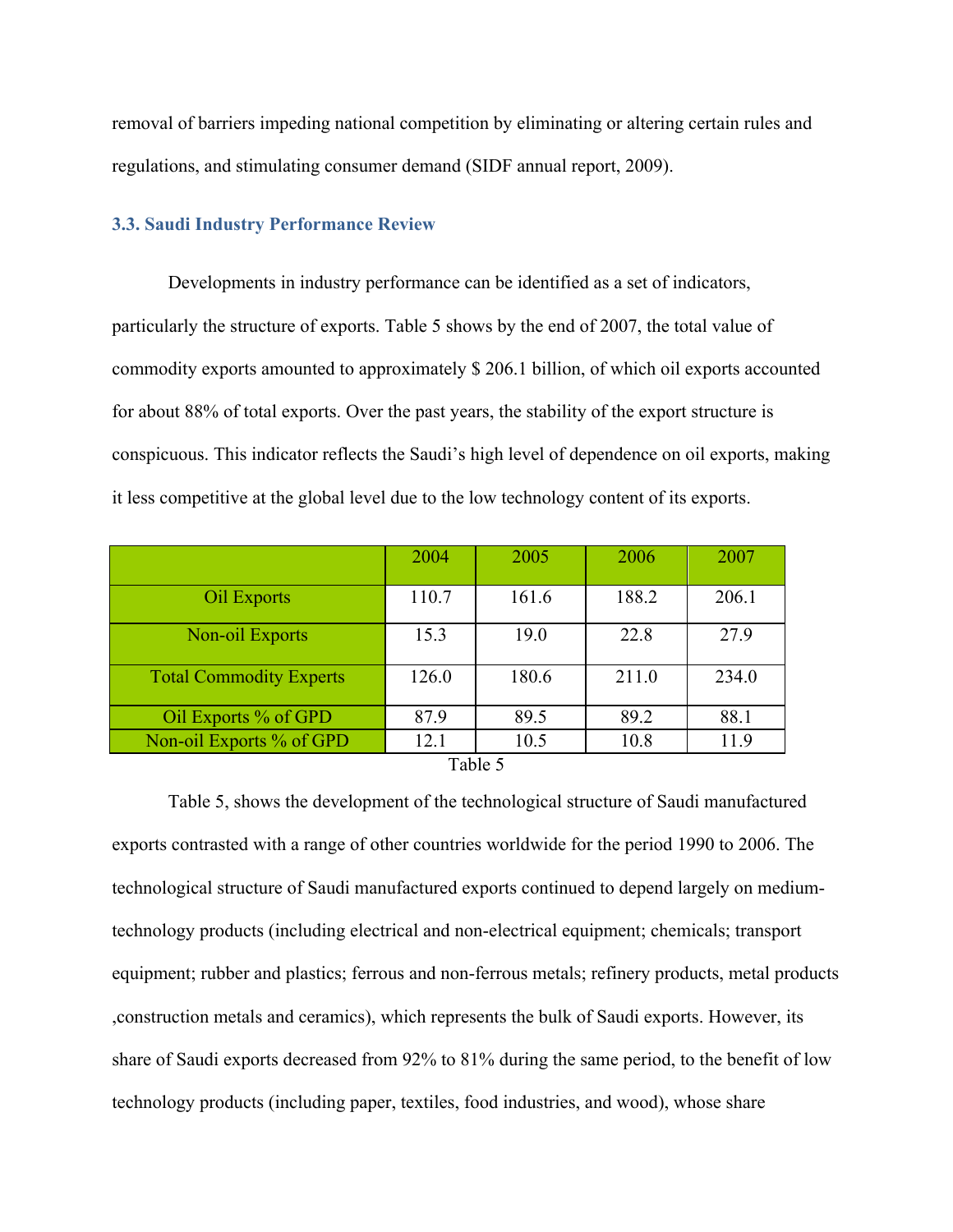increased from 7% to 16% over the period. High-tech products, however, (including computers; space and electronics products; pharmaceuticals and scientific instruments), which should presumably reflect the level of competitiveness, accounted for only a small share of total Saudi exports despite the increase in its share of total manufactured exports: from 1% in 1990 to 3% in 2006 (SIDF annual report, 2009).

|              | <b>High-Tech Exports</b> |               | Medium-Tech |      | Low-Tech Exports |      |
|--------------|--------------------------|---------------|-------------|------|------------------|------|
| Country      |                          | $\frac{0}{0}$ | Exports $%$ |      | $\frac{0}{0}$    |      |
|              | 1990                     | 2006          | 1990        | 2006 | 1990             | 2006 |
| Saudi Arabia | 1                        | 3             | 92          | 81   | 7                | 16   |
| Egypt        | 1                        | 1             | 40          | 80   | 59               | 19   |
| Tunisia      | 6                        | 13            | 34          | 32   | 60               | 55   |
| Jordan       | 14                       | 14            | 76          | 45   | 10               | 41   |
| Indonesia    | 1                        | 10            | 46          | 52   | 53               | 38   |
| China        | 11                       | 39            | 32          | 32   | 57               | 29   |
| Malaysia     | 41                       | 56            | 27          | 29   | 32               | 15   |
|              |                          |               | Table 6     |      |                  |      |

On the other hand, as shown in table 6, there are other Arab countries, such as Egypt and Tunisia, which succeeded in reducing their dependence on low tech products and increased the share of medium technology products (Egypt), or high technology products (Tunisia) in the overall structure of exports. China, Malaysia and Indonesia are among the leading countries worldwide in terms of upstream improvement of exports structure. In fact, Malaysia is one of the best performers in this area as its exports of high-tech products accounted for more than 50% of its total exports for the year 2006. Undoubtedly, foreign investments have played a major role in achieving this level of progress as reflected in the fact that foreign companies hold more than 60% of total investments in Malaysian industry. Therefore, by comparison, it is clear that the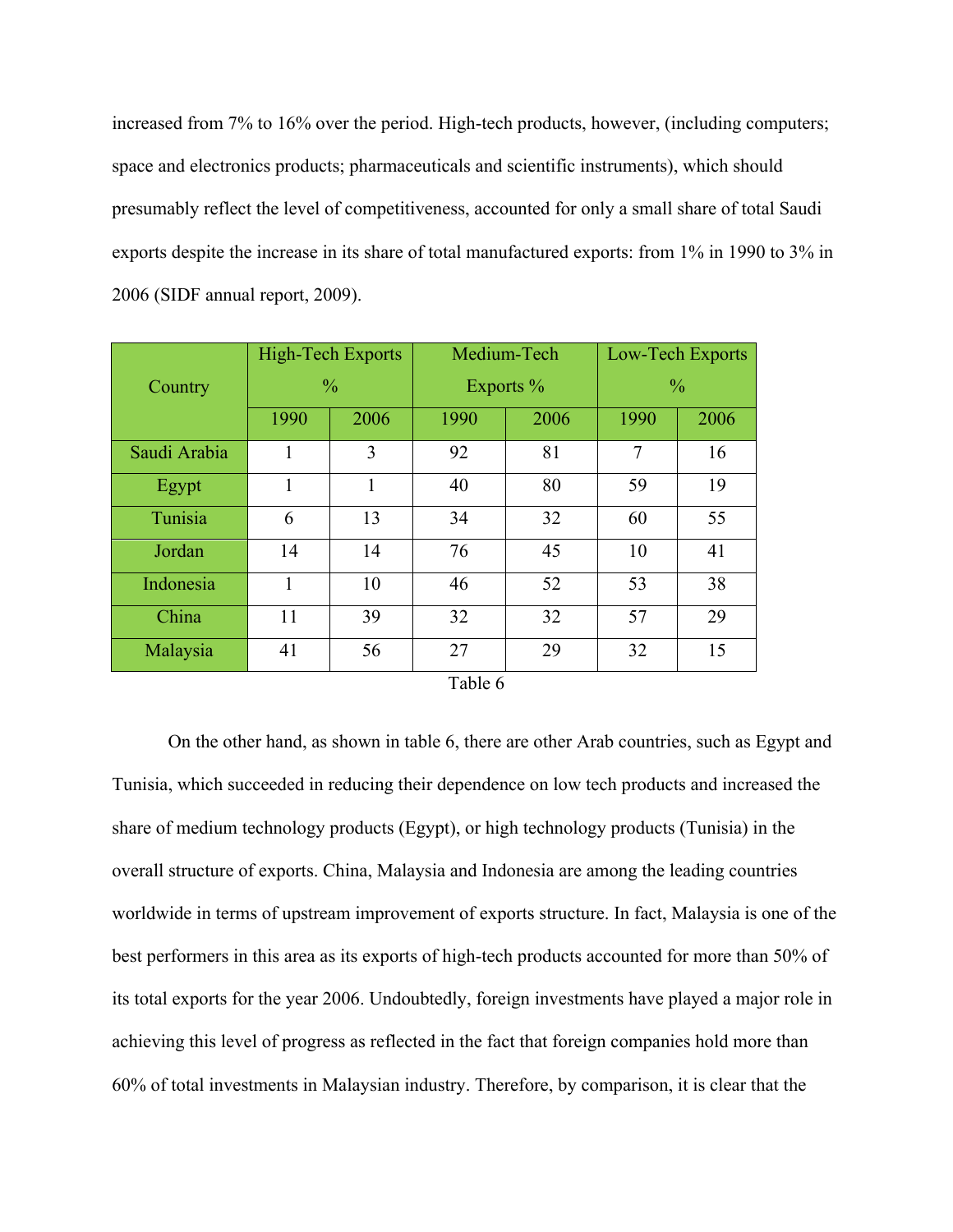Kingdom continues to face major challenges in the area of competitiveness even though the slight improvement in the structure of its manufactured exports (SIDF annual report, 2009).

# **3.4. Developments in Saudi Economic & Industrial Competitiveness in the Light of Global Indices**

The industrial sector in any country will not be able to upgrade its competitiveness without a supportive macroeconomic environment where it can develop and compete effectively in both the domestic and foreign markets. Therefore, macroeconomic competitiveness improved by a healthy and stable economic environment is an essential precondition for the success, prosperity, and competitiveness of industry. All local and international indices suggest that Saudi Arabia's macroeconomic environment is becoming highly competitive and thus, provides the impetus for national industry to prosper and compete effectively. The Saudi's performance in this context witnessed substantial improvement as evidenced in indices such as "Doing Business" and "Global Competitiveness". On the "Doing Business Index" which represents a high ranking on the ease of doing business index means the regulatory environment is more conducive to the starting and operation of a local firm, the Kingdom achieved a leading position ranked 12th in 2012 (from a ranking of 25th in 2007G) out of 181 countries. Moreover, on the "Global Competitiveness Index" it was ranked 27th in 2008, up from 35th in 2007 (out of 134 countries). These two indices reflect the development of infrastructure, improved macroeconomic conditions and the volumetric efficiency of the market among the conventional set of variables that reflect the level of competitiveness of a country's economy (SIDF annual report, 2009).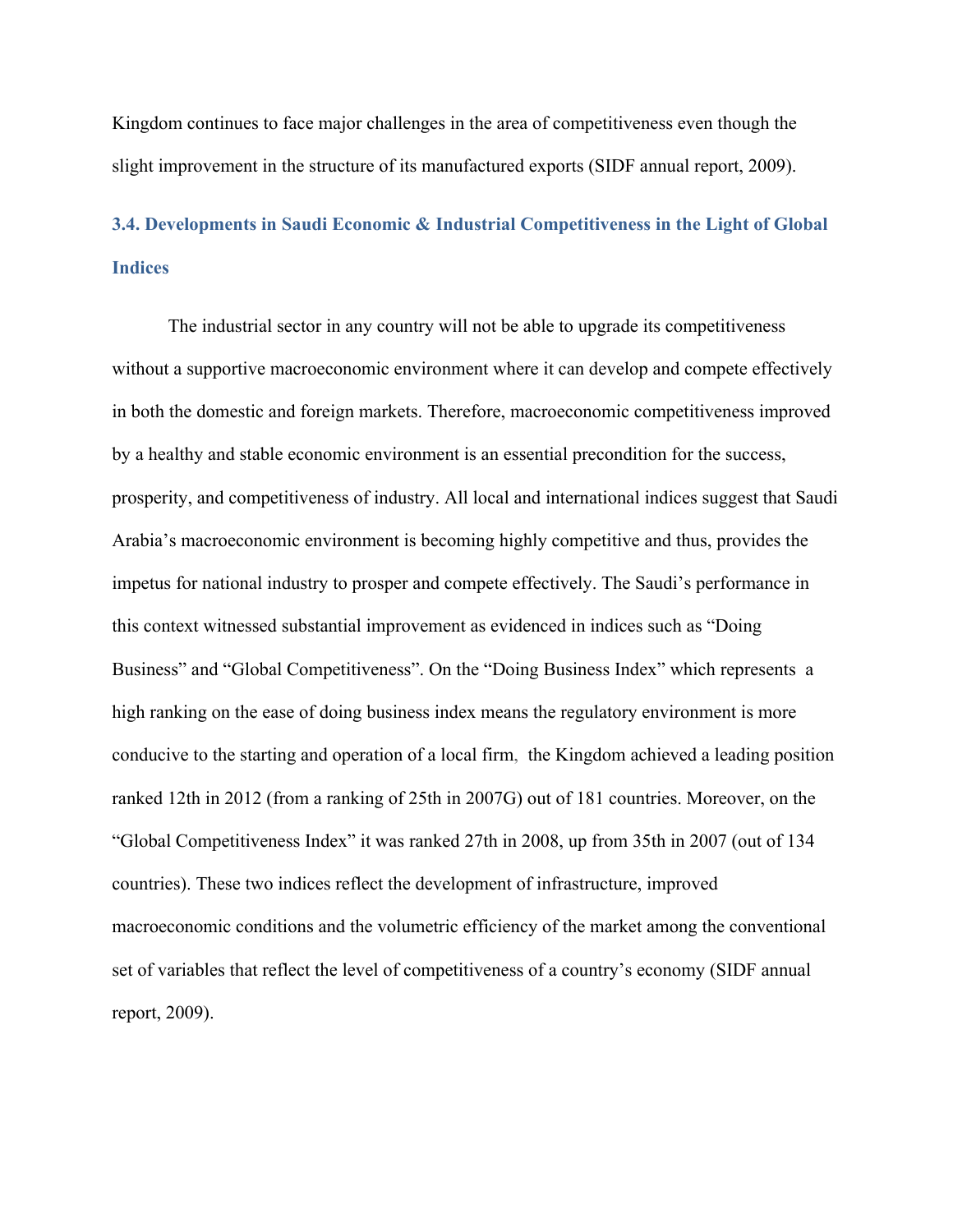## **4. National Industry Strategy (NIS) Until 2020**

#### **4.1. Introduction**

The National Strategy for Industry has been envisioned to raise contribution of the Industry sector to become 20% as a minimum by 2020 within the Gross National Product. This will require a three-time multiplication of the Industrial base in the Kingdom in addition to activating the role of the Industrial Sector to achieve the optimal future status of Industry in the Kingdom. As a result, Saudi Industries will be competitive world, as they are based on innovation and transferring the National Resources into a sustainable wealth. Additionally, investing all the National resources and available opportunities to urge industry development and to depend more on technology, this will provide more opportunities within the National Framework and establishing strong and effective national and international partnerships (National Industry Strategy (NIS), 2009, SIDF, 2011).

#### **4.2. Main General and Specific Objectives of NIS Until 2020**

NIS aims to achieve a real transfer in various areas such as development of production technology; diversification of industrial products; transfer and adoption of proper technology, and development of the skills required for industrial sector advancement. The NIS also targets Saudi and foreign investments to increase the value added of the targeted industries. In addition to that, NIS aims to build up the bases of industrial data to ensure industrial integration as well as the development of applied programs to adopt standard specifications and higher levels of quality necessary to penetrate foreign markets (National Industry Strategy (NIS), 2009, SIDF, 2011).

NIS also seeks to encourage diversification of comparative advantage industries and their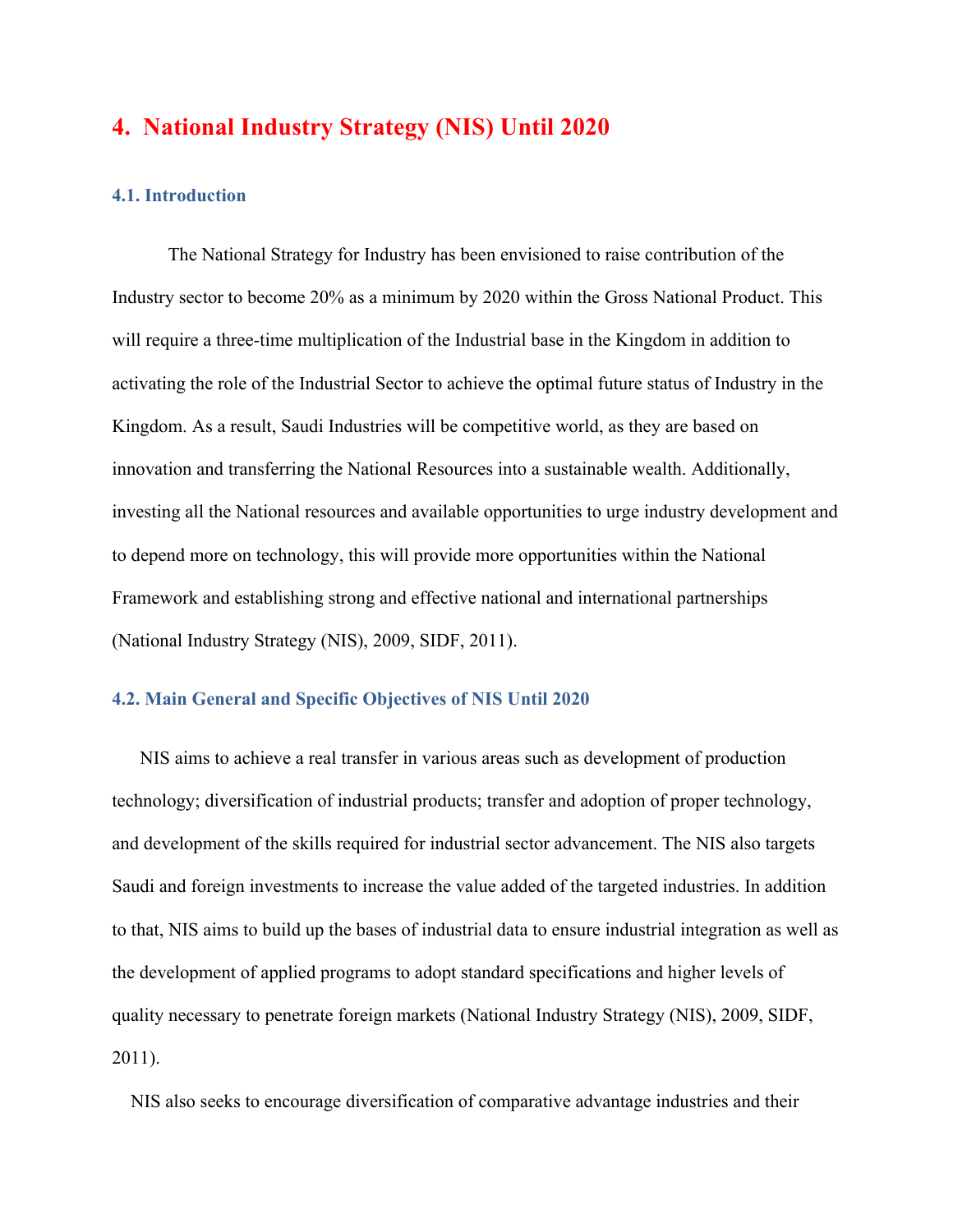complementary industries, as well as to stimulate development of infrastructure of industrial cities and technology zones. However, achievement of these objectives requires the advancement and modernization of the business environment; the streamlining of industrial regulations and procedures by depending more on technology and electronic means, and the development of small and medium industries along with traditional and professional industries. On the basis of the comprehensive objectives mentioned above, it is envisaged that the national industry sector will, by year end 2020, achieve the following specific rates as clearly set out in the Strategy:

- Increasing industry sector's contribution to the GDP to 20%.
- Increasing industrial value added three times.
- Increasing industrial exports share from current rate of 18% to 35%.
- Increasing technology based exports from current rate of 30% to 60%.
- Increasing Saudi industrial labor force from current rate of 15% to 30%.
- Upgrading the Kingdom's status to rank at least among the best performing 30 industrial countries by 2020G by improving its annual ranking by two places (National Industry Strategy (NIS), 2009, SIDF, 2011).

#### **4.3. National Industry Strategy (NIS) Major Axes**

To achieve the objectives cited above, a number of principal axes have been outlined in the NIS to prepare and develop a variety of sectors and institutions linked directly or indirectly with industry to perform adequately the roles expected of them. Pursuant to the version approved by the Council of Ministers, NIS involves eight major axes which are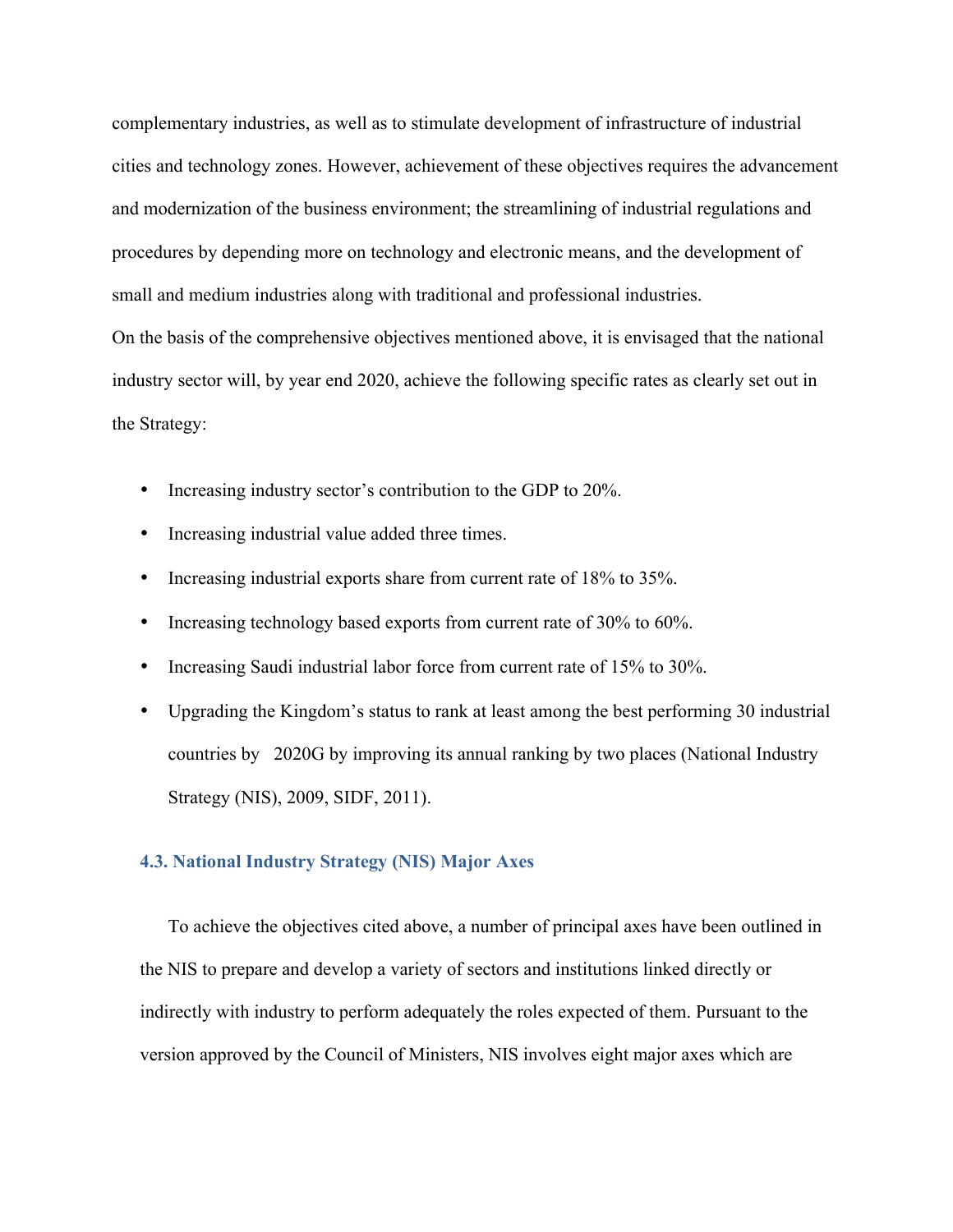supposed upon development to result in the achievement of the objectives outlined above, and to enhance sustainable industrial development in the Kingdom. These axes as follows:

#### **First Axis:**

It involves the overall business environment, industrial investment, and global strategic alliances. It seeks to improve macro-economic policies, such as monetary and fiscal policies and wages, and to stabilize macro-economic indicators with the purpose of attracting local and foreign investments, particularly in the industrial sector. Furthermore, it seeks to improve trade policies and market competition. This axis also includes the development of regulations and procedures governing industrial institutions such as trade, work, energy and mining regulations (National Industry Strategy (NIS), 2009, SIDF, 2011).

#### **Second Axis**:

It deals with industrial complexes, stimulates industrial diversification and achieves balanced development in all of the Kingdom's regions. It is the most important and largest axis of the Strategy as it consumes about half the funds assigned to the NIS. Globally successful practices in manufacturing confirm that industrial complexes and clusters of various interdependent industries such as feeding industries, production, distribution and services provision, located together in certain geographical areas are factors behind industrial development. This arrangement leads to lower costs and stimulates innovation and development resulting from combining and sharing skills. For this axis to achieve its ends, NIS adopts a number of relevant programs for industrial clusters and advanced industrial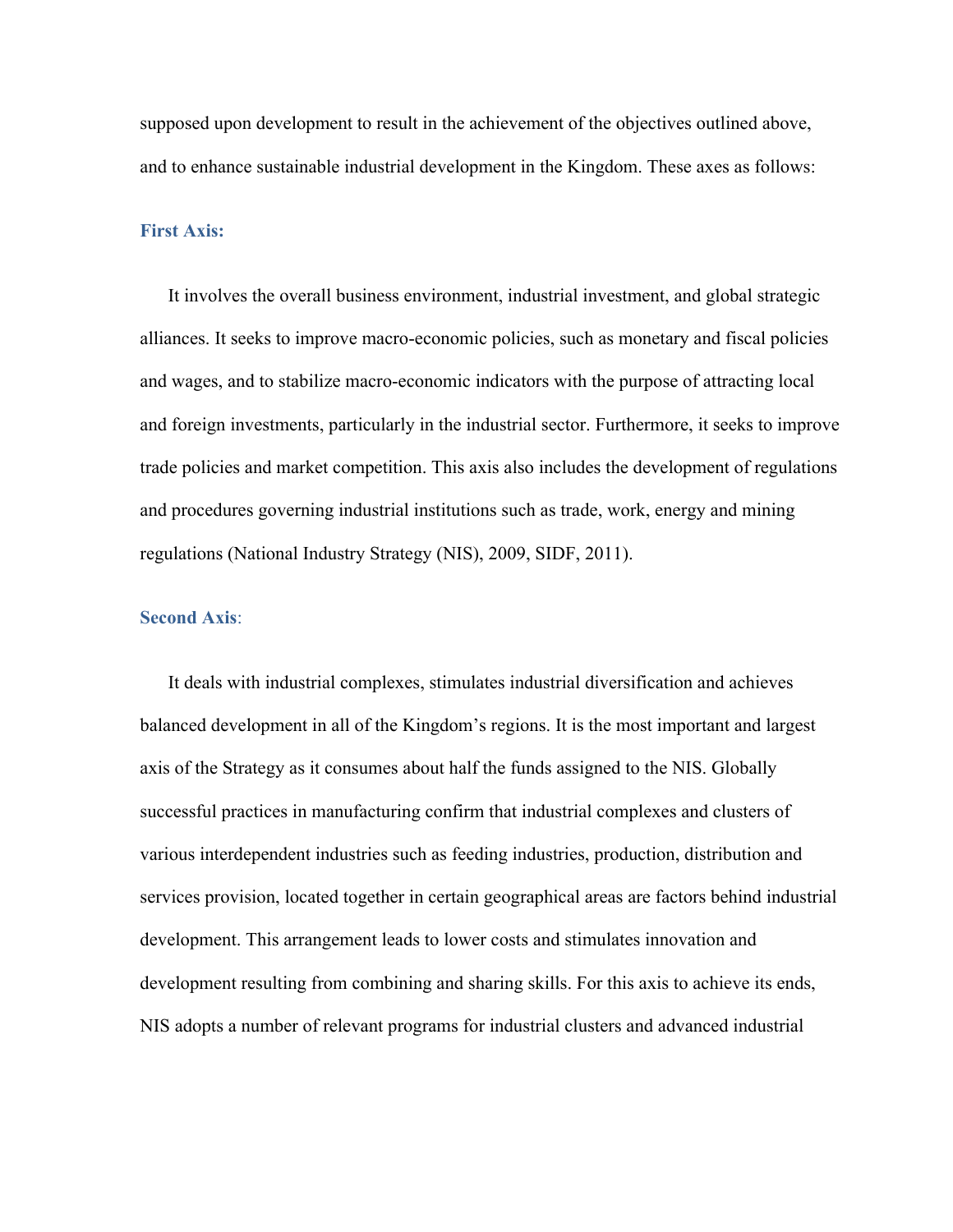technology complexes in support of advanced technology tracks and industrial promotion (National Industry Strategy (NIS), 2009, SIDF, 2011).

#### **Third Axis:**

It involves the industrial business community and small and medium enterprises (SMEs). The fact that SMEs account for more than 85% of the projects operating in the Kingdom suggests that more attention be devoted to SMEs, particularly at this transitional stage of the Saudi economy. For this axis to be achieved, a number of programs must be implemented: industrial SME's support; industrial SMEs incubation; a business resources center; a competitiveness development and industrial modernization center, and an industrial financing mechanisms program (National Industry Strategy (NIS), 2009, SIDF, 2011).

#### **Fourth Axis:**

This axis deals with the creation of industrial innovation strategies and systems to increase industrial productivity in the Kingdom. These are essential because one of the main issues that differentiate developed countries from developing countries is the status of their Research and Development  $(R & D)$ , the linkage of the latter with development processes, and the linkage of educational output with the needs of the labor market and industry. Thus, the National Industrial Strategy asserts that, in order to reap the fruits of the efforts led by the science and technology network in the Kingdom, it is necessary to maximize the value added of these efforts by linking them with innovation in industrial companies while promoting innovation in small and medium scale industrial facilities (National Industry Strategy (NIS), 2009, SIDF, 2011).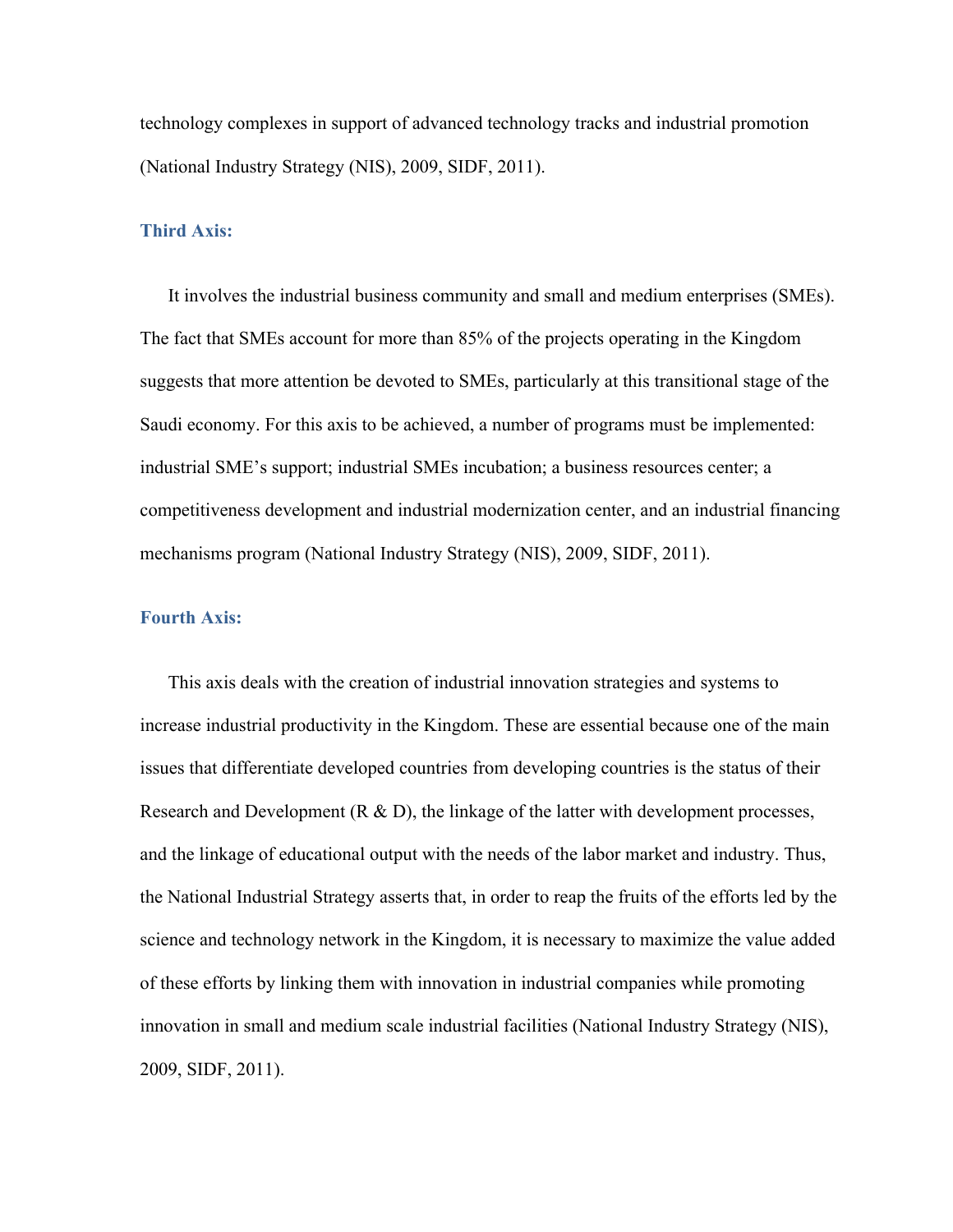#### **Fifth Axis:**

This axis involves human resources development and industrial skill systems as the availability of technically and scientifically qualified and well-trained human resources is a prerequisite for sustainable development. The importance of qualified human resources is vital in industry as personnel have to deal with, develop and maintain modern machinery and equipment. Thus, human resources play a key role in the industrial strategy for the Kingdom (National Industry Strategy (NIS), 2009, SIDF, 2011).

#### **Sixth Axis:**

It deals with infrastructure, production services, and support activities for industry. It seeks to develop infrastructure not only in the traditional industrial regions but also in the new industrial cities and zones, by establishing industrial bases throughout the Kingdom. It also aims to enhance provision of industrial services and supportive activities such as handling, shipping and storage for the purpose of expanding trade domestically and internationally. In addition, it contains a supportive program to ensure a constant electricity supply for factories throughout the Kingdom (National Industry Strategy (NIS), 2009, SIDF, 2011).

#### **Seventh Axis:**

The objective of axis 7 is to choose new industry verticals for Saudi Arabia and define their implementation plans, in order to move Saudi industry towards higher technologycontent industries. Economic diversification and the deepening of the industrial base are the principal objectives for which the National Industrial Strategy was established. Therefore, the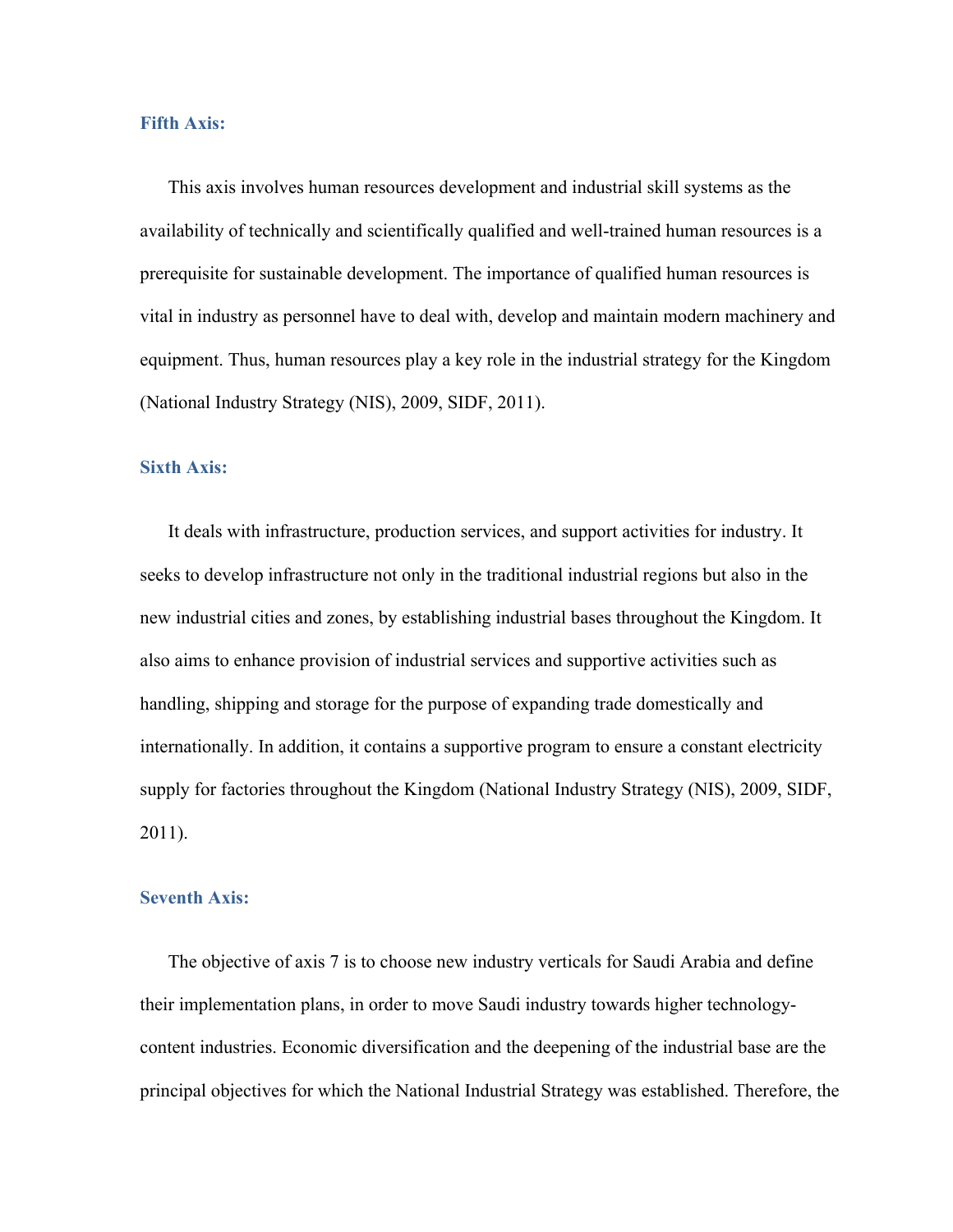strategy stresses the importance of continued support for the development of existing industries which have earned successful comparative and competitive advantages nationwide and/or worldwide, for example, the petrochemicals industry (National Industry Strategy (NIS), 2009, SIDF, 2011).

#### **Eight Axes:**

Axis 8 for the National Industrial Strategy was delegated the task of creating the governance mechanisms required to manage the implementation of the National Industrial Strategy. The mechanisms include the human, financial and administrative aspects of organization design, strategy management and funding availability through "National Industrial Strategy Fund 2020" (National Industry Strategy (NIS), 2009, SIDF, 2011).

The Deputy of Industry at the Ministry of Commerce and Industry is entrusted with the responsibility of implementing various objectives and parameters of the NIS with a view to avoiding role-overlapping/and wasting of efforts and resources within the agencies assigned to implement the objectives. The Ministry of Commerce and Industry as supervisor of Strategy implementation has already taken a number of appropriate actions during the period preceding the Council of Ministers' NIS approval or, afterwards, to put the Strategy and its parameters in place. These actions include development of parameters implementation plans and the establishment of a national program for industrial development to be directly concerned with NIS implementation.

The Ministry of Commerce and Industry has also taken procedural steps for NIS implementation by inviting a number of internationally experienced consultancy firms to bid for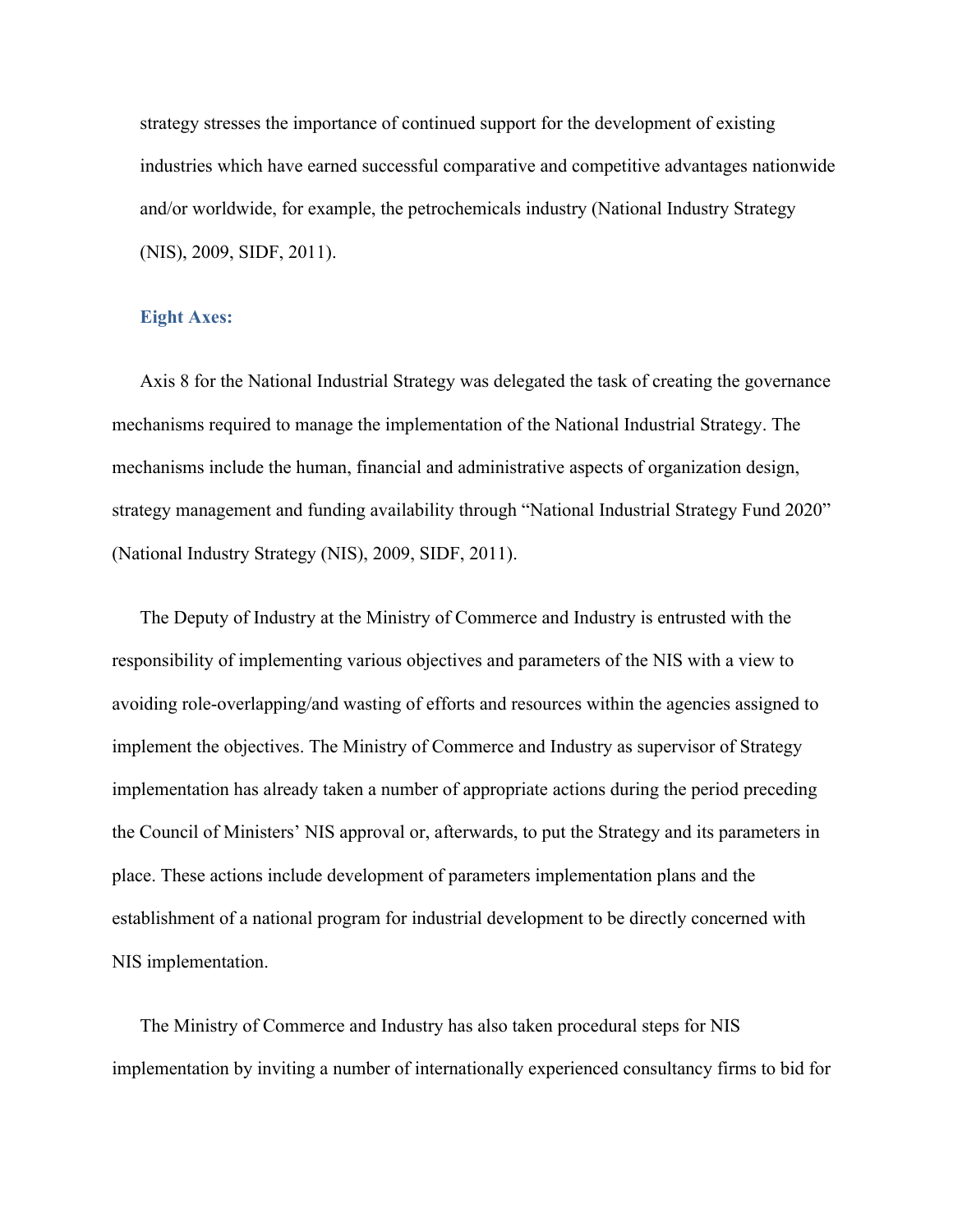implementation of NIS parameters, so that each firm bids for a specific parameter as it is impossible for one consultancy firm alone to implement all parameters. Thus each firm will be responsible for implementing a certain parameter when selected under the follow-up and supervision of the Ministry of Commerce and Industry, represented by the national program for industrial development and the Office of Project Management, which will periodically report on work in progress and Strategy implementation (SIDF, 2011).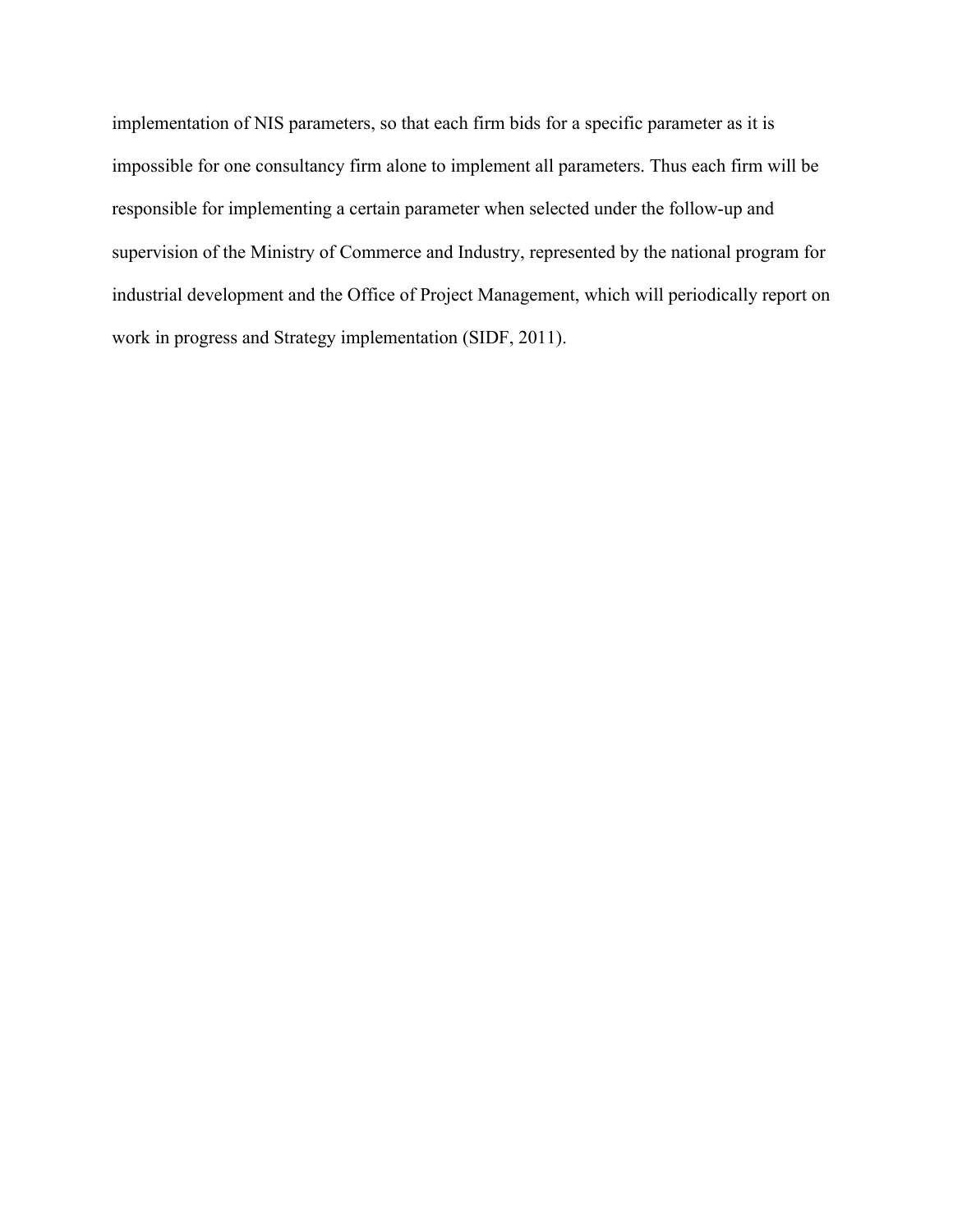## **5. Future Challenges facing Saudi Industries**

#### **5.1. Introduction**

At this movement with the Kingdom marching into the twenty first century, industrialization remains the strategic choice in accelerating the achievement of economic development objectives. However, with the formation of a future economic climate characterized by more openness; high competitiveness; proliferation of new economic trends; information and technology innovations as well as other features of globalization, numerous challenges are being presented to economies and business activities worldwide. In this context the future of the Kingdoms industrial sector and, in turn, the role of the SIDF as a financing institution to this sector, demand urgent attention. In an increasingly globalize environment, where open trade rules, several key elements have emerged as important challenges to the future of Saudi industry (SIDF, 2011).

#### **5.2. Overview of some of the most daunting challenges**

The following is an overview of some of the most daunting challenges:

#### **Improving Competitiveness of National Products**

The upgrading of the international competitiveness of Saudi Industrial products is necessary, not only to capture a share of international export markets, but also to maintain and enlarge the market share of the domestic market. Meeting this challenge successfully will necessitate the raising of productivity levels within the Kingdoms industrial sector to global standards (SIDF, 2011).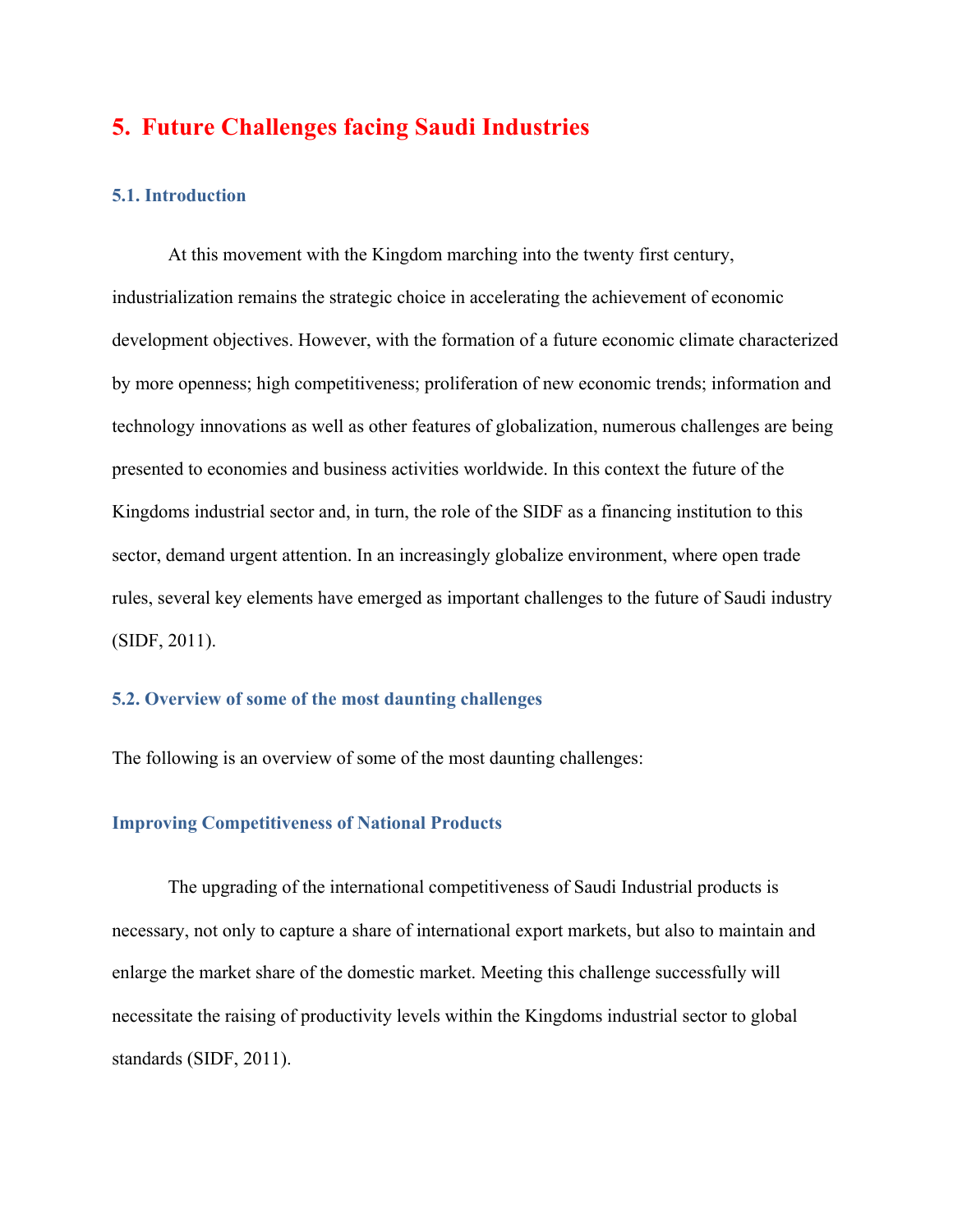#### **Keeping pace with Developments in International Markets**

Nowadays, developments and innovations in international markets and technology are rapidly advancing, posing major challenges to business sectors worldwide, especially in industrial contexts. To meet such challenges, it is important to create flexible mechanisms for the improvement of management, design, production, marketing and all other aspects of the industrial business in the Kingdom (SIDF, 2011).

#### **Advancing Transfer and Adoption of Technology**

Technology plays a critical role in increasing productivity. Therefore, it directly affects the competitiveness of industrial products. Accordingly, the establishment of a solid base for technology is of paramount importance in planning the future of industry in the Kingdom. In this regard, the Kingdom needs to improve the technical capabilities of its national industries notwithstanding achievements already marked in the field of technology transfer. More importantly, however, is the urgent need for positive concerted efforts on the part of those directly concerned with industrialization to adapt and develop technology already available e.g., by means of research carried out by relevant Industrial Corporation's collaboration with universities and techno-scientific institutions, or by attracting high-tech foreign investments (SIDF, 2011).

#### **Dealing with World Trade Organization (W.T.O.) Regulations and Developments**

As Kingdom of Saudi Arabia is a full member in the W.T.O., an additional need has arisen for the country to adapt and comply with the rules of the Organization, which are necessary on all member countries. Government policy continues to be the adoption of strategies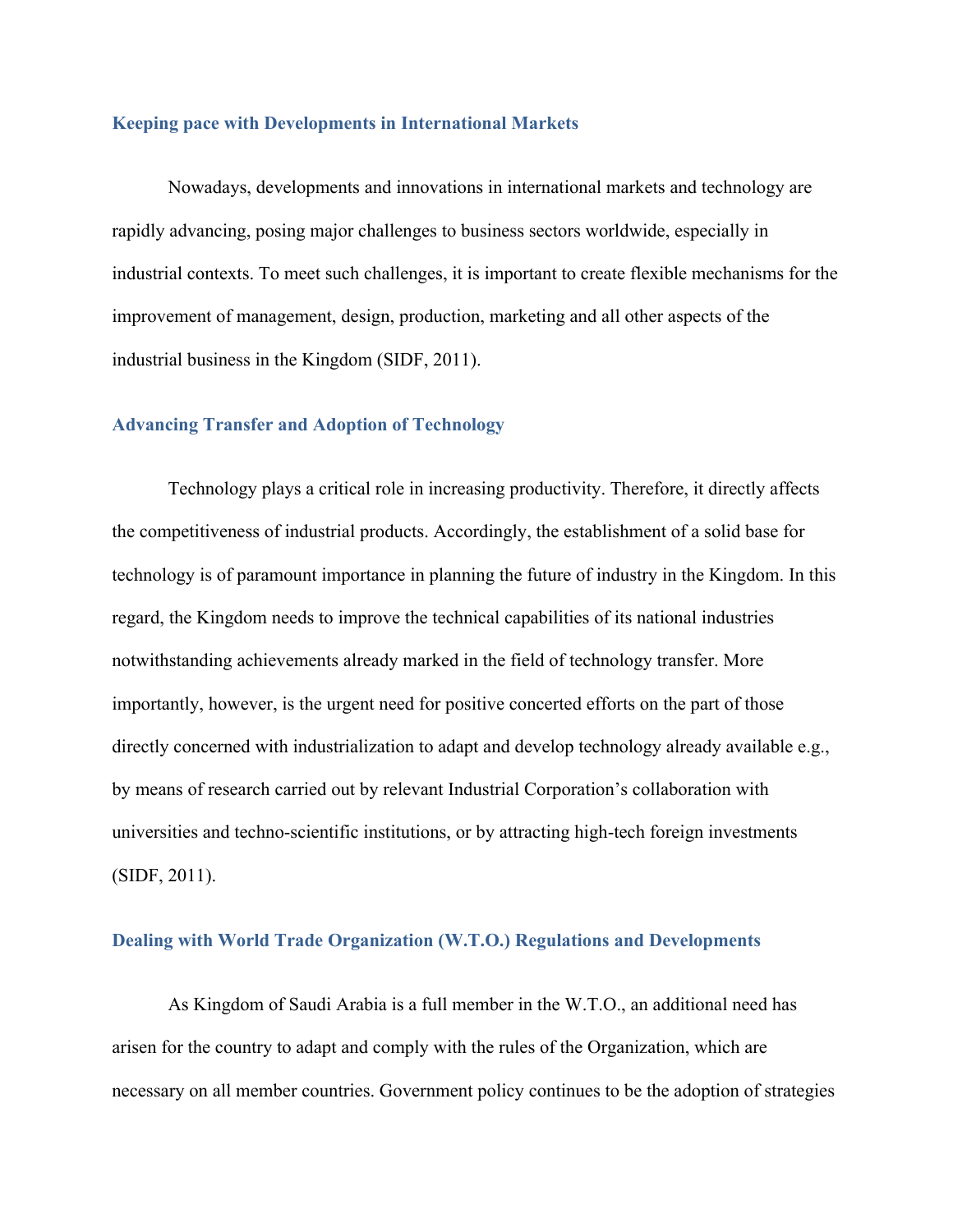that will maximize the benefits of membership of the organization and the nullification or mitigation of any adverse effects. Moreover, it will be necessary for such strategies to take into account new future challenges within the framework of the organizations regulations, and emergence of new issues such as environment, labor and others (SIDF, 2011).

#### **Industrial Environment and Sustainable Development Framework**

It is certain that the current concern with environmental issues will gain growing momentum in the future. Therefore, maintaining of the industrial environment while increasing efforts and developing the requisite technology to contain the adverse effects of industrialization, poses a formidable challenge to the industrial sectors and units in the Kingdom (SIDF, 2011).

#### **Development of Saudi Manpower Capabilities**

The skills and quality of the industrial workforce are regarded as dynamic factors within the framework of industrial development and the competitiveness of Saudi industry in the future. In order to develop Saudi manpower capabilities, it is necessary to study and intensify the fields and quality of technical education and vocational training, so that their output would match the requirements of industrial firms in all specializations (SIDF, 2011).

#### **Improving Industrial Management**

It hardly needs reiterating that improvement of the performance and productivity of industrial enterprises depends on the efficiency and quality of the management of such enterprises, as factor of crucial importance in the face of growing to international competition and rapid developments in marketing and technology. Moreover, there is also an urgent need to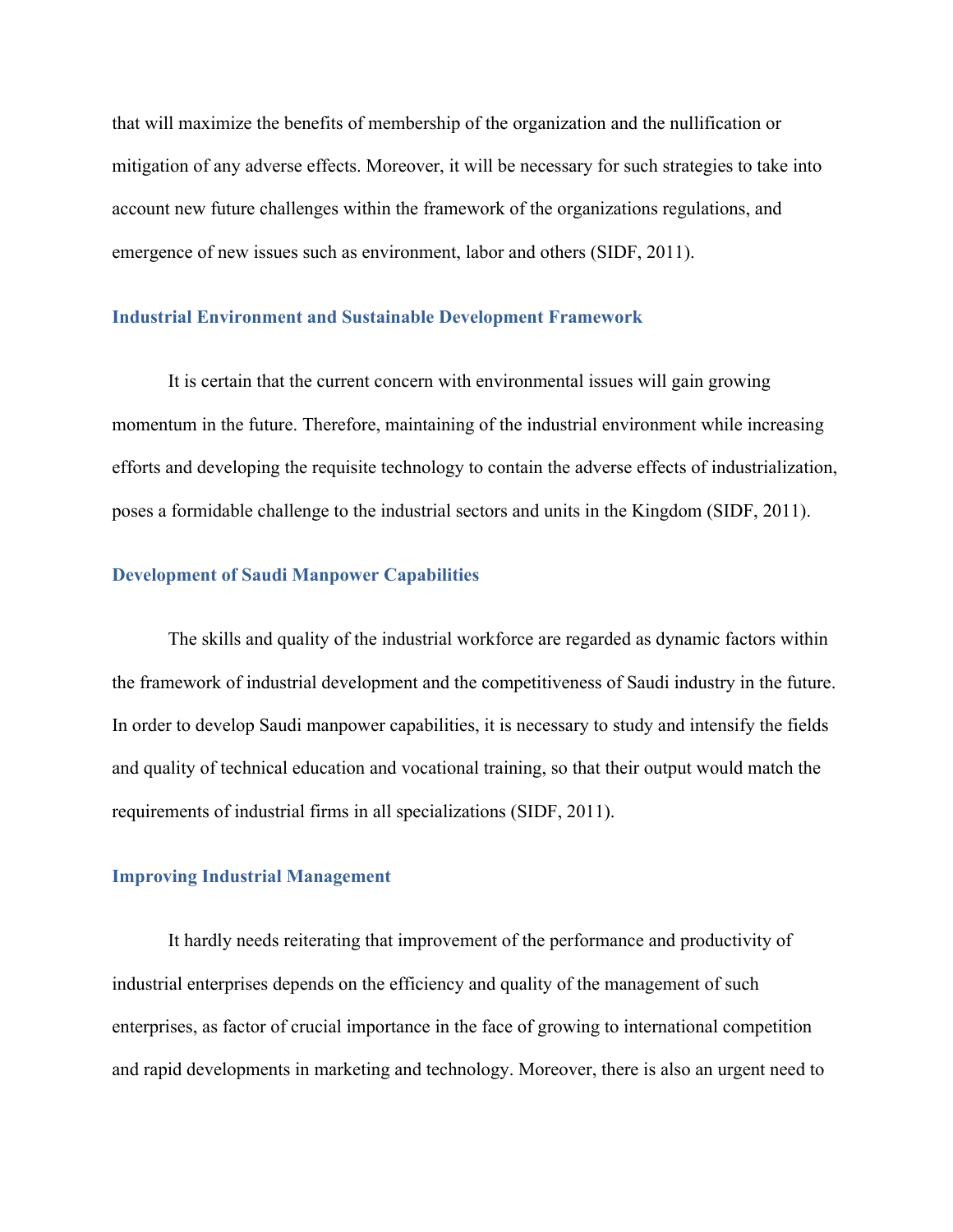give special attention to this factor in the case of small and medium industrial enterprises, which constitute the majority of the operating Saudi Industrial plants (SIDF, 2011).

#### **Implementation and development of the Integration Concept**

As known and observed from modern industrial management experiences, vertical integration undertaken by specific industries (in the same industry) do not achieve their presumed benefits. Concentration on the basic activity of the specialized product might be affected due to lowered efficiency and higher operational costs. In some cases, such factories lose their share of the market. Therefore, factories, specially the larger ones, should rely on other producers, preferably local, in procuring their requirements of materials and feedstock. Such collaboration will, ultimately, result in a better quality basic product which can compete effectively in local and export markets (SIDF, 2011).

#### **Increasing Resources and Investments in the Industrial Sector**

 Despite the notable achievements of the industrial sector in the Kingdom, its overall contribution to the GDP is still less than aspirations. To ensure a more effective role for the industry in the country's economy, there is a need for increasing channeling of resources and investments, particularly in the manufacturing industries sector. To achieve this objective, definitely a challenging one, national and foreign private entrepreneurs must work in collaboration with government efforts to improve the Kingdoms business and investment environment for raising investment levels in this sector (Ministry of Commerce and Industry in Saudi Arabia, 2010, SIDF, 2011).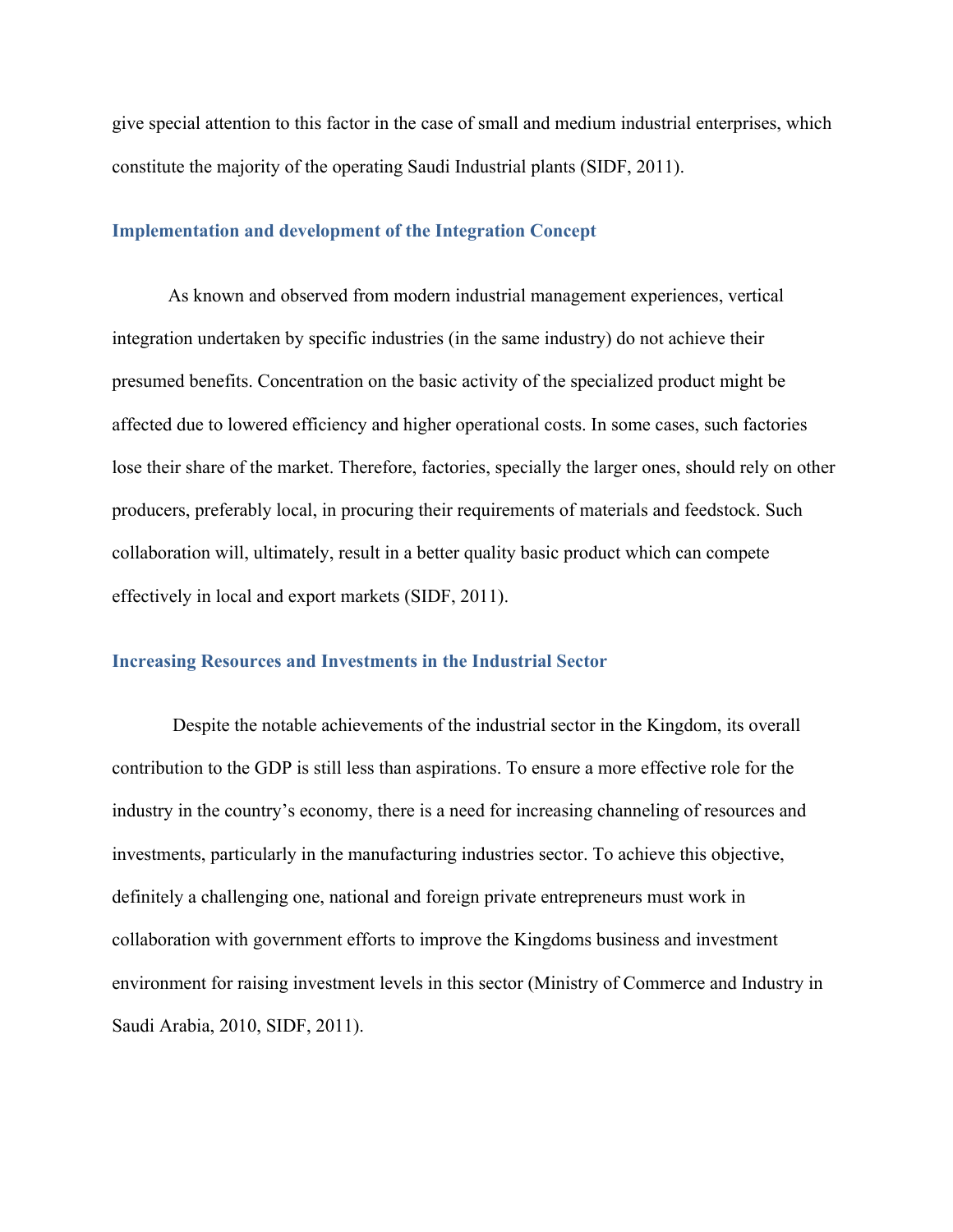### **6. The Recommendations**

#### **6.1. Selecting a sector for studying**

In order to implement any performance measurement method system, NIS has to select an industry sector in Saudi Arabia and measure its performance based on the indicators that the method provide. The operation of selecting a sector depends on several factors, such as the number of factors in that section, the financial value and also how many Saudi workers who work on the selected sector. NIS has mentioned the same concept in axis seven "The objective of axis 7 is to choose new industry verticals for Saudi Arabia and define their implementation plans, in order to move Saudi industry towards higher technology-content industries".

If I have been assigned to select a sector these days, I will select a sector that has the highest number of Saudi employees in it because I believe that reducing unemployment rate among Saudi workers is one of most important goals of NIS. If we do not consider industries related to petrochemical, we find the Manufacture of food products and beverages has the highest number of Saudi workers recorded at 103,027 workers at the end of 2010.

#### **6.1.1 Current Workforce Characteristics of Manufacturing Sector**

 According to the Saudi Ministry of Commerce and Industry, 89% of employees in Saudi Arabia's industrial sector are low or medium skilled. Saudi represents 46% of the kingdom's total workforce but only 16% of them work in the manufacturing sector. The Saudi workers participation in industrial labor has been decreasing in recent years despite efforts to the country (Ministry of Commerce and Industry, 2009)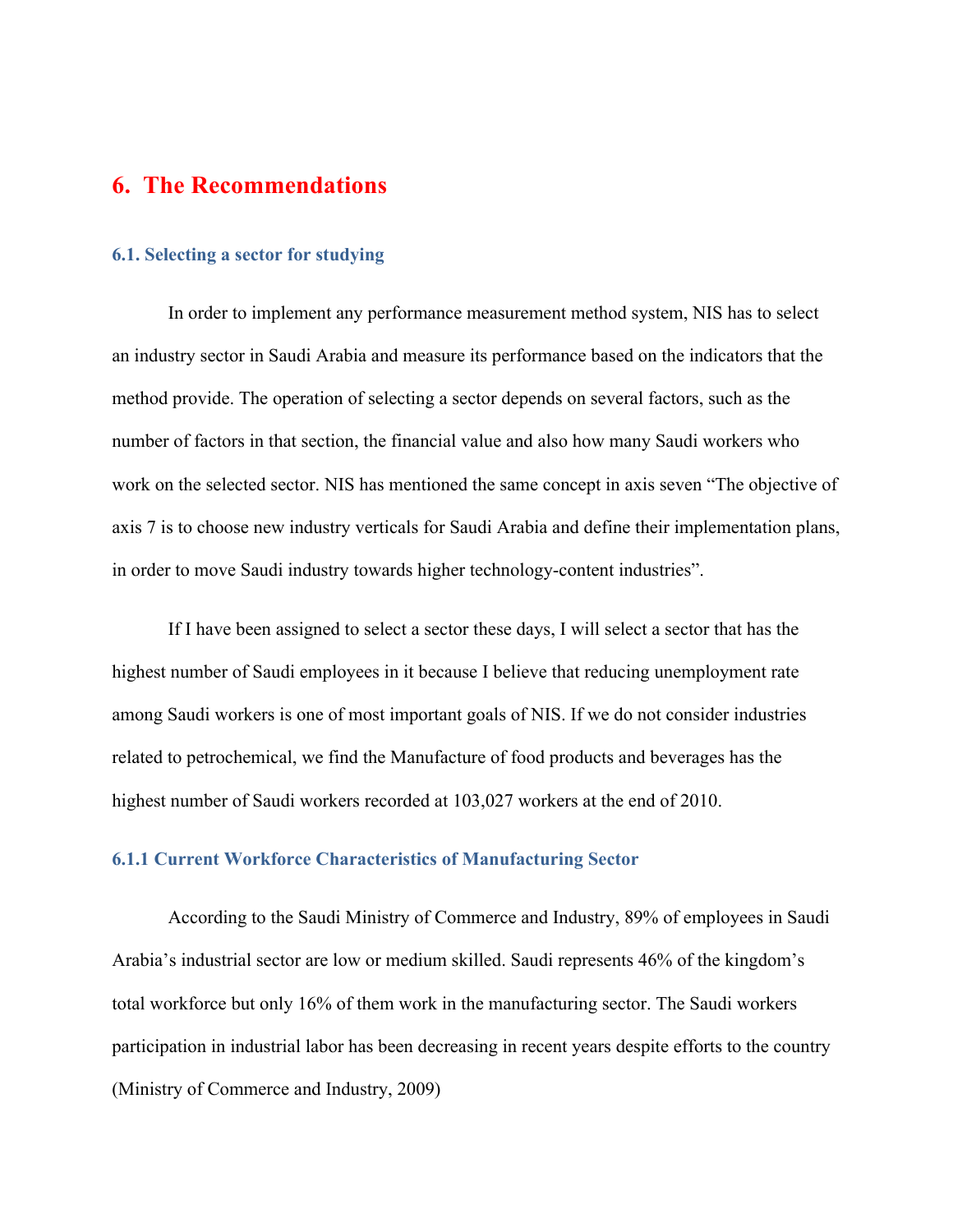In the top of this, wage differentials are higher for basic production workers who make \$330 per month in compering with Saudi workers who work in the government sector who earn \$1000 per month (Ministry of Commerce and Industry, 2009).

A study that focuses on industrial companies across the kingdom shows the view of competency gaps pervade the entire skill spectrum, with 80% of managers surveyed by National Industrial Clusters Development Program(NICDP) saying that Saudis' lack of skills and qualification is the reason that Non-Saudi workers are hired instead. In addition to that, the managers surveyed by NICDP, 64% of them said that Saudi workers need extra training or counseling to fit in (Ministry of Commerce and Industry, 2009).

 The stability of the jobs in the Manufacturing sector is very low. According to NICDP survey, one-third of Saudi workers quit their jobs in the Manufacturing sector just after just six months. 27% of Saudi workers quit after a year and 23% leave after two years. There are a lot of barriers facing Saudization jobs in manufacturing sector such as:

1- Low wages.

2- Longer work hours: A worker works 8.5 hours/day comparing with average Saudi working hours 6hr/day.

3- Poor work environment (unsafe) (Ministry of Commerce and Industry, 2009).

 According to a survey that made by Bayt.com, 36% of Saudi workers prefer to work in oil and gas sector. 24% of them prefer finance sector and 23% want to work in IT sector. Bayet research also shows that in the GCC, workers say several reasons why they want to change jobs. 56% of them would change their jobs if they get higher wage. 52% of them are looking for better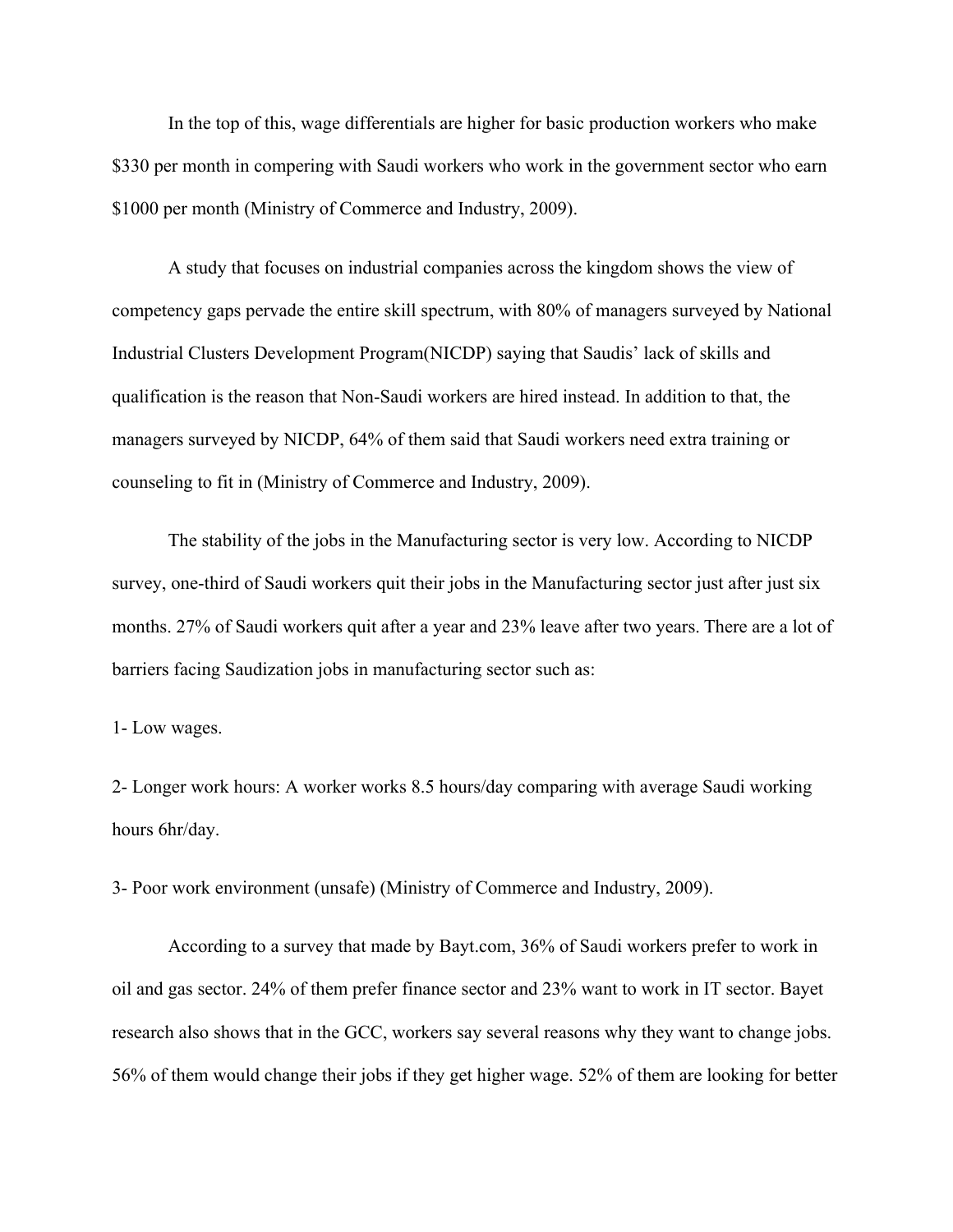career progression. 30% of the GCC workers think that the improved of working environment and increased job security would make them change their current jobs (Ministry of Commerce and Industry, 2009).

#### **6.2. Applying Performance Measurement concept on NIS**

The concept of Performance Measures may be new to many Performing Organizations in Saudi Arabia. If the Performance Measures do not exist as a tool in the NIS, a Project Manager of NIS may want to develop a system to prove the effectiveness of such as huge project like this. In so doing, the Project Manager might also contribute to process improvements within the NIS implementation.

Project Managers should consider the following to ensure that project match with the Performing Organization's mission and strategy:

- 1- Does the project have a mission and strategic plan?
- 2- Is it clearly expressed?
- 3- Does the team how is responsible about implement the strategy understand how its activities contribute to mission success?
- 4- Does understanding of the mission extend vertically throughout the organization?
- 5- Are the measures of success focused (at least in part) on outcomes?
- 6- Are the measures related to the mission and goals as reflected in the strategic plan?
- 7- Are the performance data dependable?
- 8- Are Performance Measures used to influence and/or inform resource allocation decisions?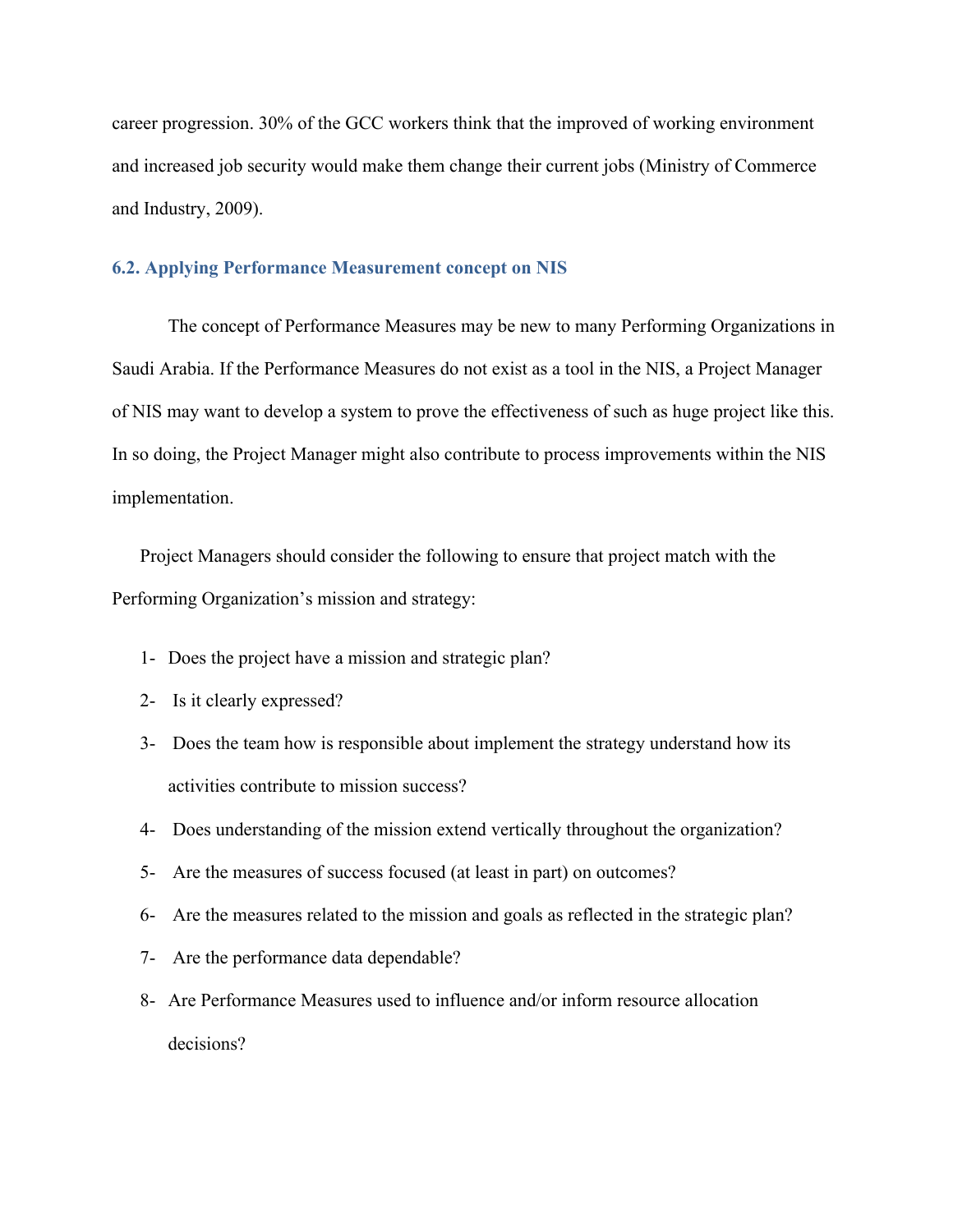9- Is there any relationship between organizational performance and individual or group incentives to contribute to organizational performance (NYS Project Management Guidebook, n.d.).

We can define the Performance Measurement (PM) as the regular systematic collection, analysis and reporting of data that tracks resources used, work produced and whether specific outcomes were achieved. Performance Measurements provide a mechanism for the organization to manage its financial and non-financial performance. Accountability is increased and enhanced, ensuring that projects support the organizational strategy, and that better services and greater satisfaction are provided to the Customer. Performance that is measured and reported will improve (NYS Project Management Guidebook, n.d.).

There is a strong relationship between strategic planning and performance measurement. Every project has to have a vision and from this vision, we can determine the major goals an organization wants to achieve. Objectives of any project have to be derived from the general goals of a project. After that, we have to measure the performance of goals and objective by establishing an appropriate Performance measurement tool.

If we have performance measurement without strategic planning, we know how fast we are going, but we do not know whether we are going in the right direction. If we have strategic planning without performance measurement, we know we are going in the right direction, but we do not know whether we are getting there(Performance Measurement Team, 2006).

Performances measures help translate an organization's mission, vision and strategy into real objectives. Sometimes it helps to ask yourself what is the worst thing that would happen in your service do not exist (Performance Measurement Team, 2006).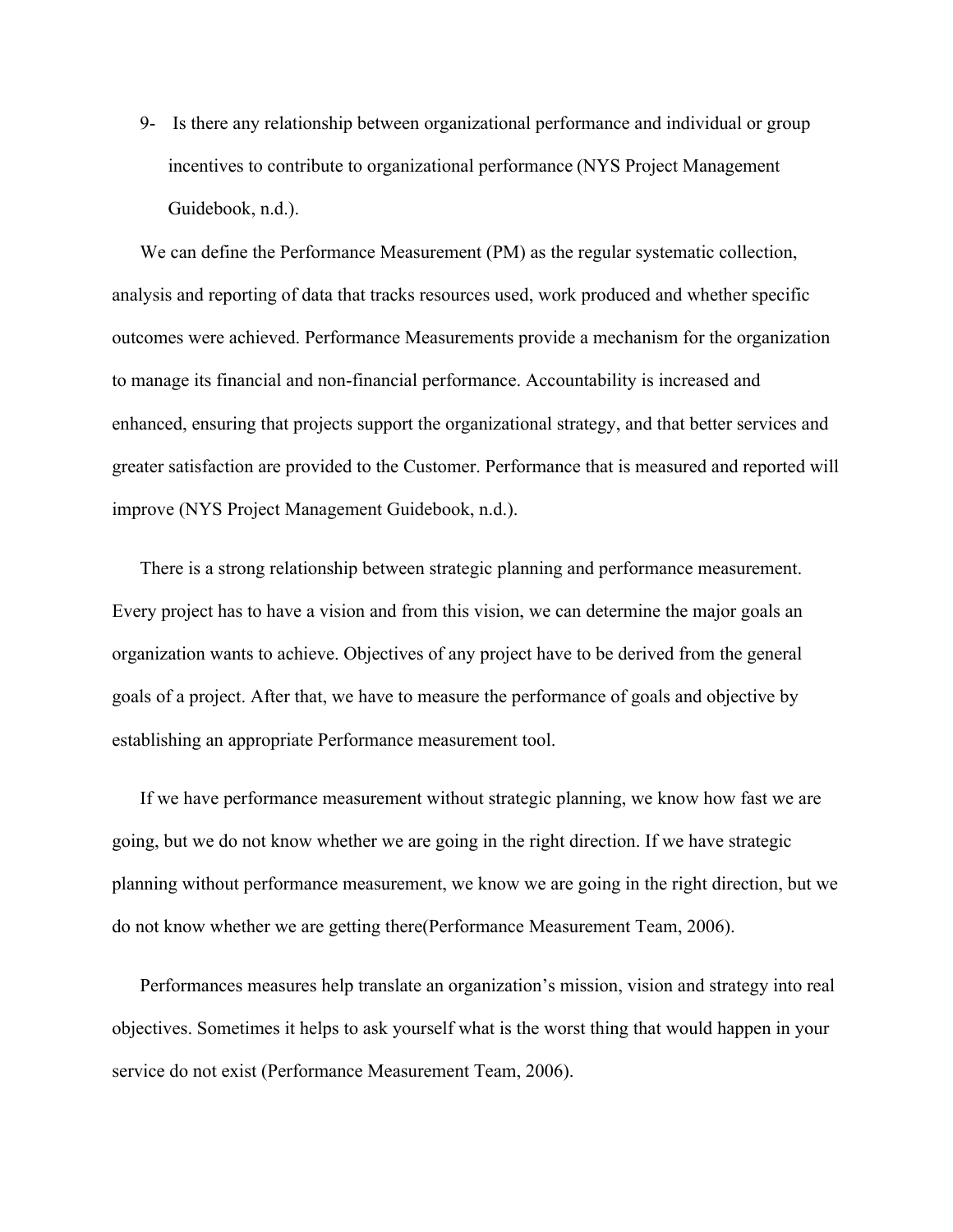Performance indicators should be quantifiable, measurable, relevant, understandable, timely, consistent, comparable and reliable. Also, it should contain the different type of indicators such as input, output, and efficiency (Performance Measurement Team, 2006).

Here is a brief explain of each type of indicators with related examples to NIS:

#### **Input Indicators**

The measurement of resources that are used to produce an output (Performance Measurement Team, 2006).

Example: Let us take the number of Saudi works in Manufacture of food products and beverages as an example to measure the performance of the input data. This number, which has been taken from the Operational Industrial Projects System (OIPS), is equal to103, 027 workers. This number has to be quantifiable, measurable, relevant, and understandable.

#### **Output Indicators**

The measurement of quantity of units produced. It is typically under managerial control (Performance Measurement Team, 2006).

Example: Let us build on the example that I mentioned in the Input indicator. According to the NIS goal which focuses on the Saudi industrial labor force, the number of Saudi workers has to increase 15% in comparison with the number of laborers in 2010. That means the number of Saudi workers should be (103,027 X 15%) **118,481** Saudi laborers in 2020 by increasing 15,454 workers during ten years. To be more specific, we have to create 1,545 jobs each year. That means we should have 130 new jobs each month in all the industrial sectors in Saudi Arabia.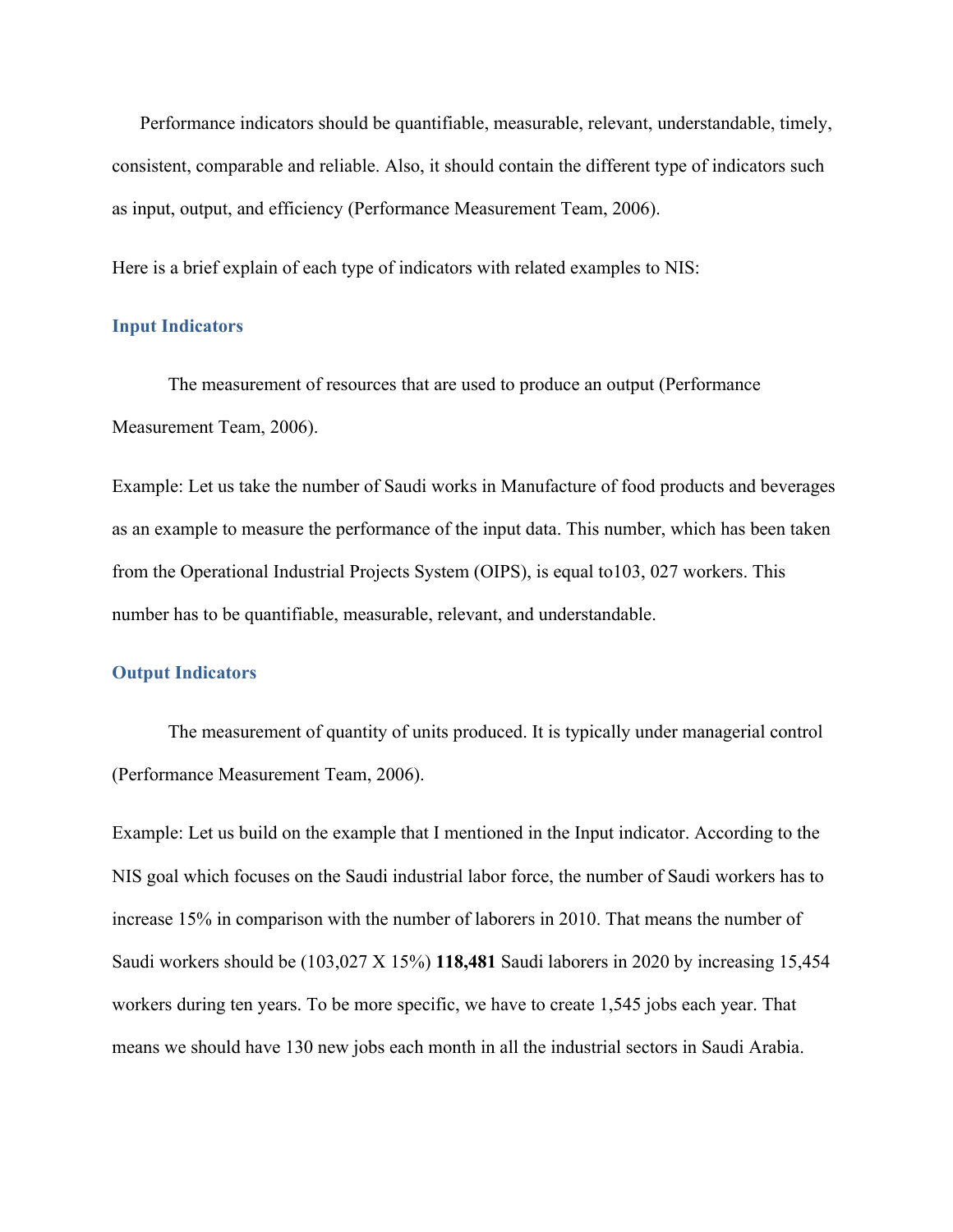Here, we can measure the performance monthly which lead to more and more control of the objectives we want to reach.

A question may be raised when seeing this number of jobs creation in Food industry sector: is it reasonable number? In order to answer the question, we have to take a look to the past data to see the growth of jobs creations for each year to determine if we can reach the goal or not. Unfortunately, this kind of information is not available right now. Therefore, we have to deal with other sources to figure out if this number is reasonable or not. According to table 4, the annual growth of Food industry is 11.4% during the period (1992-2010). In addition to that, NIS has assigned \$1200 million for human resources development and industrial skill systems and according to table 1, the Food industry represents 19% of total employment in the operating factories. That means, Food industry will take \$228 million of the human resources development budget. Based on the growth percentage and human development budget, I can say that 15% of increasing in the manpower in Food industry can be reached by the end of 2020 if the NIS for the Food industry goes as the plan.

#### **6.3. Studying the goals and challenges that facing Saudi's industries**

As mentioned in chapter four, Saudi's industries face a lot of challenges which were determined by experts. They build their expectation of challenges on the current problems facing Saudi's economy and also on the ability of industry sectors to reach with the goals that have been set by NIS strategy. In my future work, I will study the possibility of achieving the goals and if they are realistic or not based on the given information (input) that Saudi Industries have.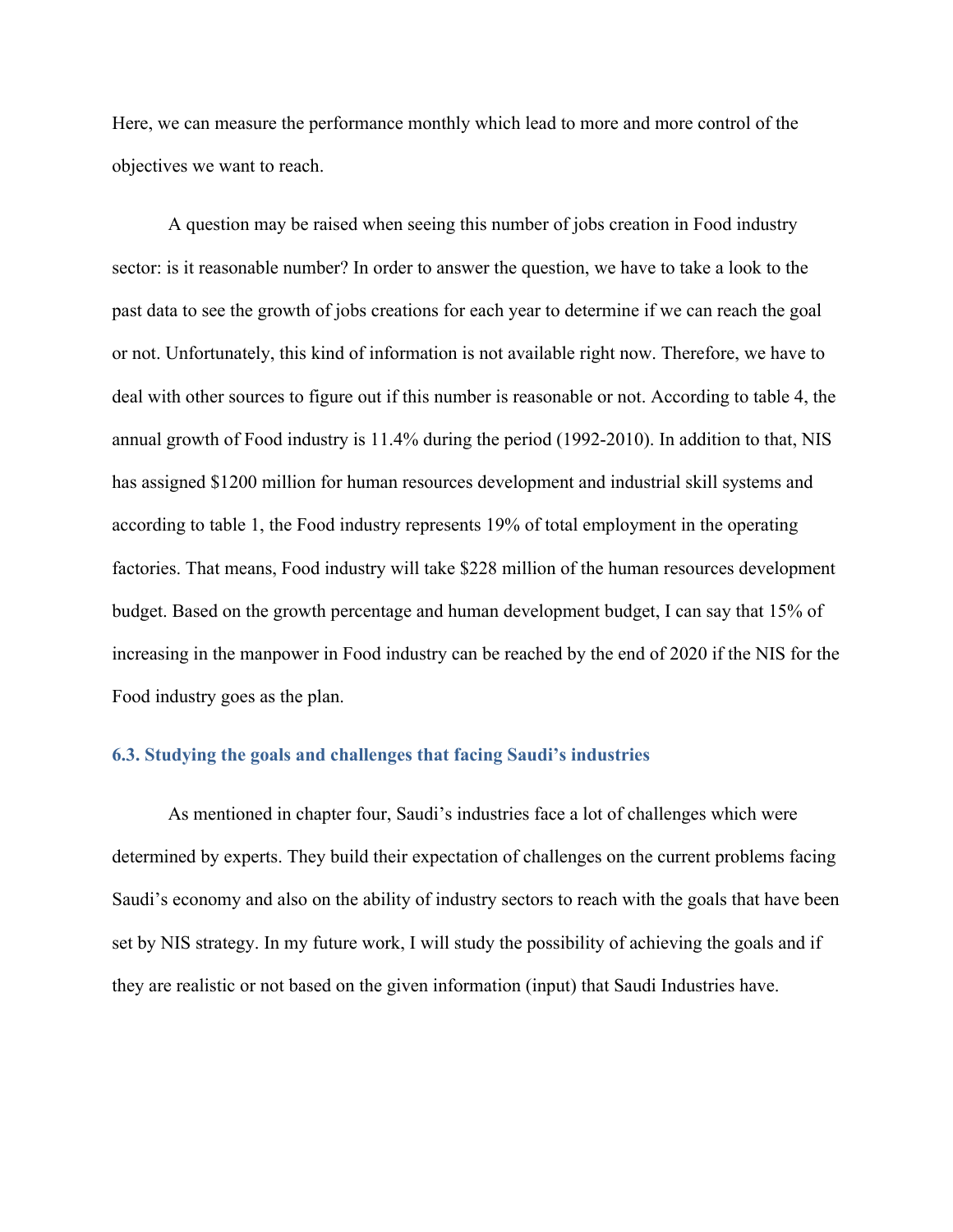# **Conclusion**

To summer up, this project went into several topics that related to Saudi Arabian's industry. It tried to discuss the current situation of the Saudi industry and determined the strength and weaknesses of it. Also, the project went through the Saudi Industry competitiveness and production efficiency and how to come up with things that would upgrade the competitiveness of Saudi's industry. National Industrial Strathy (NIS) until 2020 for Saudi Arabia and its main Objectives and axes has been covered in this report with some details. This paper went to discuss the future challenges that may face Saudi industries and how to protect it. Finally, this report suggests some ways to measure the performance of implementation of NIS.

The lesson that learned from this project is to not extend the area that the project supposed to study. In addition to that, we have to focus on a specific industry sector and also focus on a specific problems in this sector which selected in order to control the its information and come up with good results.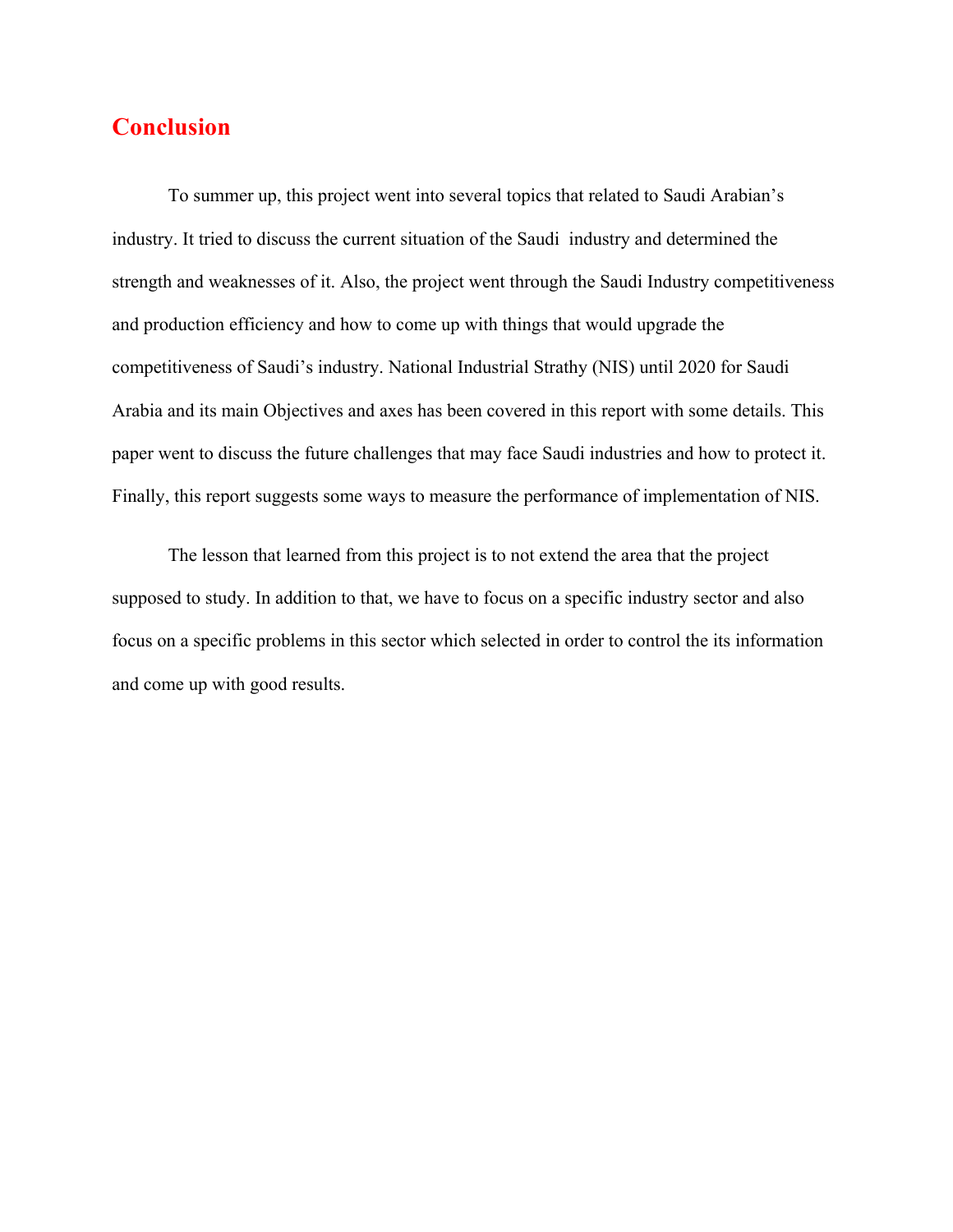# **References**

- Bayt.com. (2009, November 24). Current workforce characteristics of manufacturing sector. Retrieved from http://www.bayt.com/
- Fitch and Pleven. (2012, April 27). Gulf splurges on home improvement. Wall Street Journal. Retrieved from http://blogs.wsj.com/developments/2012/04/27/real-estate-news-gulfsplurges-on-home-improvement/?KEYWORDS=gulf splurges on home improvement
- Operational Industrial Projects System (2011). Industrial development in Saudi Arabia . Retrieved from Ministry of economy and planning website: http://www.mep.gov.sa/
- Ministry of Economy & Planning. (2011). Progress in industrial exports. Retrieved from Central Department of Statistics & Information website: http://www.mep.gov.sa/
- Ministry of commerce and industry. (2009). National industry strategy (nis). Retrieved from Ministry of commerce and industry website: http://beta.mci.gov.sa/English/Pages/default.aspx
- Ministry of Commerce and Industry National Industrial Strategy. (2009). Axis five- human resource and industrial skills. Riyadh: Ministry of Commerce and Industry.